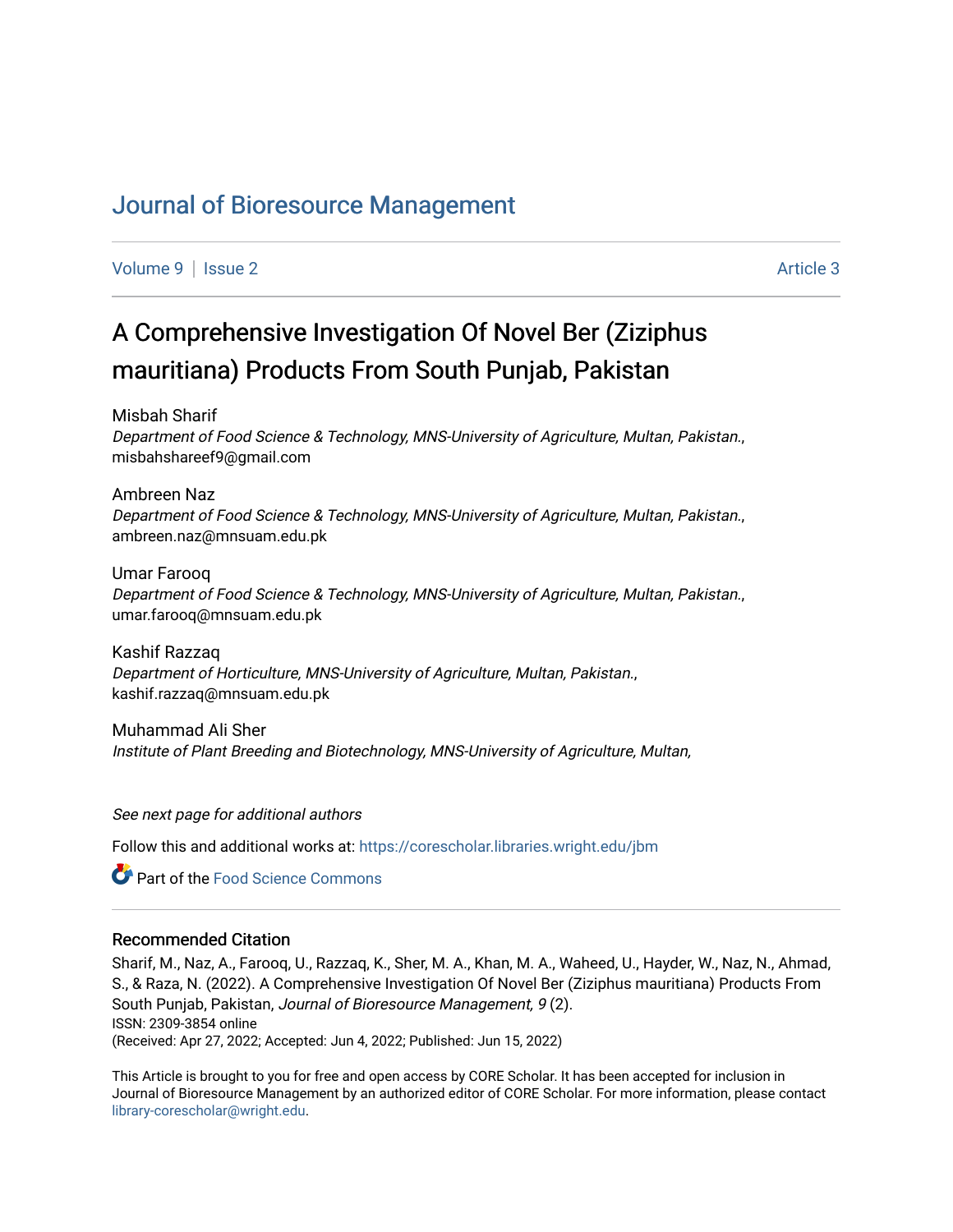## A Comprehensive Investigation Of Novel Ber (Ziziphus mauritiana) Products From South Punjab, Pakistan

#### Cover Page Footnote

This work was supported by Punjab Agricultural Research Board under project number 1057 and Regional Agricultural Research Institute (RARI) Pakistan.

#### Authors

Misbah Sharif, Ambreen Naz, Umar Farooq, Kashif Razzaq, Muhammad Ali Sher, Mahmood Alam Khan, Ummara Waheed, Waqas Hayder, Nosheen Naz, Shabbir Ahmad, and Nighat Raza

© Copyrights of all the papers published in Journal of Bioresource Management are with its publisher, Center for Bioresource Research (CBR) Islamabad, Pakistan. This permits anyone to copy, redistribute, remix, transmit and adapt the work for non-commercial purposes provided the original work and source is appropriately cited. Journal of Bioresource Management does not grant you any other rights in relation to this website or the material on this website. In other words, all other rights are reserved. For the avoidance of doubt, you must not adapt, edit, change, transform, publish, republish, distribute, redistribute, broadcast, rebroadcast or show or play in public this website or the material on this website (in any form or media) without appropriately and conspicuously citing the original work and source or Journal of Bioresource Management's prior written permission.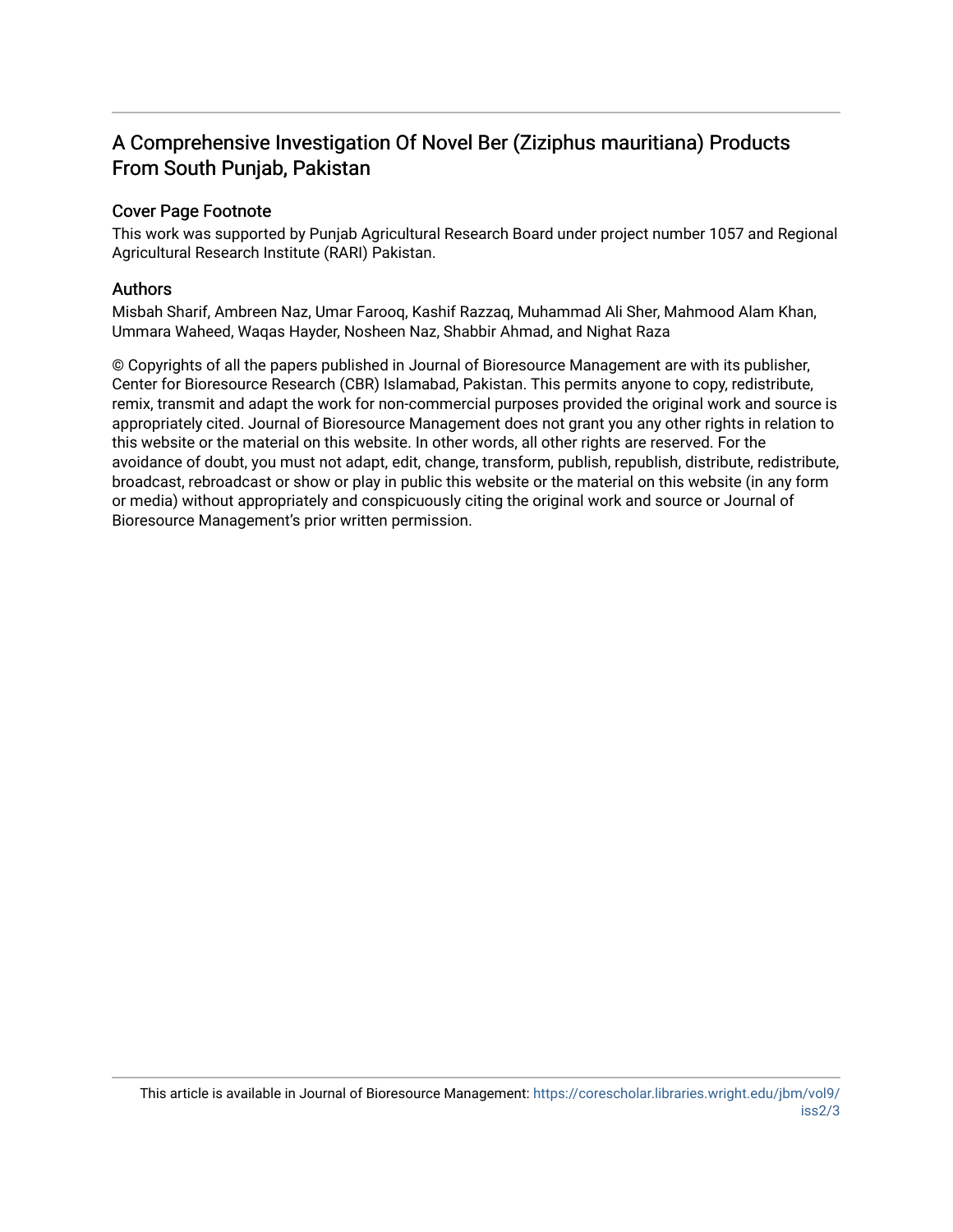#### **A COMPREHENSIVE INVESTIGATION OF NOVEL BER (***ZIZIPHUS MAURITIANA***) PRODUCTS FROM SOUTH PUNJAB, PAKISTAN**

#### **MISBAH SHARIF\*<sup>1</sup> , AMBREEN NAZ<sup>1</sup> , UMAR FAROOQ<sup>1</sup> , KASHIF RAZZAQ<sup>2</sup> , MUHAMMAD ALI SHER3, MAHMOOD ALAM KHAN3, UMMARA WAHEED<sup>3</sup> , WAQAS HAYDER<sup>1</sup> , NOSHEEN NAZ<sup>4</sup> , SHABBIR AHMAD<sup>1</sup> , AND NIGHAT RAZA<sup>1</sup>**

*Department of Food Science & Technology, MNS-University of Agriculture, Multan, Pakistan. Department of Horticulture, MNS-University of Agriculture, Multan, Pakistan. Institute of Plant Breeding and Biotechnology, MNS-University of Agriculture, Multan, Pakistan National Institute of Food Science & Technology, University of Agriculture, Faisalabad*

\*Corresponding author's email: [misbahshareef9@gmail.com](mailto:misbahshareef9@gmail.com)

#### **ABSTARCT**

Ber also known as jujube (*Ziziphus mauritiana*) is an evergreen shrub and known as poor man's apple belongs to the *Rhamnacae* family. It is a minor fruit of Pakistan with short postharvest shelf life. The present study was planned to develop jujube products such as jam, syrup, jelly, dehydrated jujubes, pickle, and candied jujube from Dil Bahar cultivar followed by a shelf-life study based on TSS, Ascorbic acid, total sugars, moisture and crude fiber content at prescribed intervals. Results showed higher total phenolic content in Dil Bahar (144.38 mgGAE/100g) cultivar as compared to other cultivars. Shelf life study showed that total soluble solids of jujube products increased when storage time increased. Moisture content in products was reduced as storage time was increased. Ascorbic acid content showed significant values when storage time was increased. Sugars content in products showed significantly high values with increased storage time. Crude fiber content showed a minute difference and remained stable when storage time was increased.

**Keywords**: Jujube, products, TSS, ascorbic acid, storage.

#### **INTRODUCTION**

Pakistan is considered to be in the list of few countries in the world where variation in climatic conditions allows the production of different types of fruits and vegetables. Ber (*Ziziphus mauritiana*) is one of the minor fruits that can be grown easily in the Pakistani climate. It can grow even on marginal lands or inferior soils where most of the other fruit trees either fail to grow or give very poor performance. It is regarded as the king of arid zone fruits and also as a poor man's apple (Nandwani and Duquesne, 2014). Dried jujube fruits are highly preferable by consumers, as they have rich aroma and flavor followed by nutrients such as vitamins, minerals, and polyphenols (Gao et al., 2012; Gao et al., 2013; Hernández et al., 2016; Wojdyło et al., 2016). This fruit contains antioxidant compounds mainly

Poly-phenols that possess various health benefits including anti-obesity, anti-tumor, anti-proliferative, anti-oxidant and proapoptotic properties and help in preventing cardiovascular diseases and type-II diabetes (Gao et al., 2013).

Food processing is done to reduce food spoilage chances during storage by reducing the chances of microbe's entry. It results in the availability of seasonal products for a longer period. Minimum processing helps in maintaining sensory and nutritional attributes of foods that have health-promoting effects (Krishna and Parashar, 2013). Moreover, previous researches studied the processing and storage stability of jujubes and their possible value-added products including pickles, dehydrated jujubes and candied jujubes (Uddin and Hussain, 2012).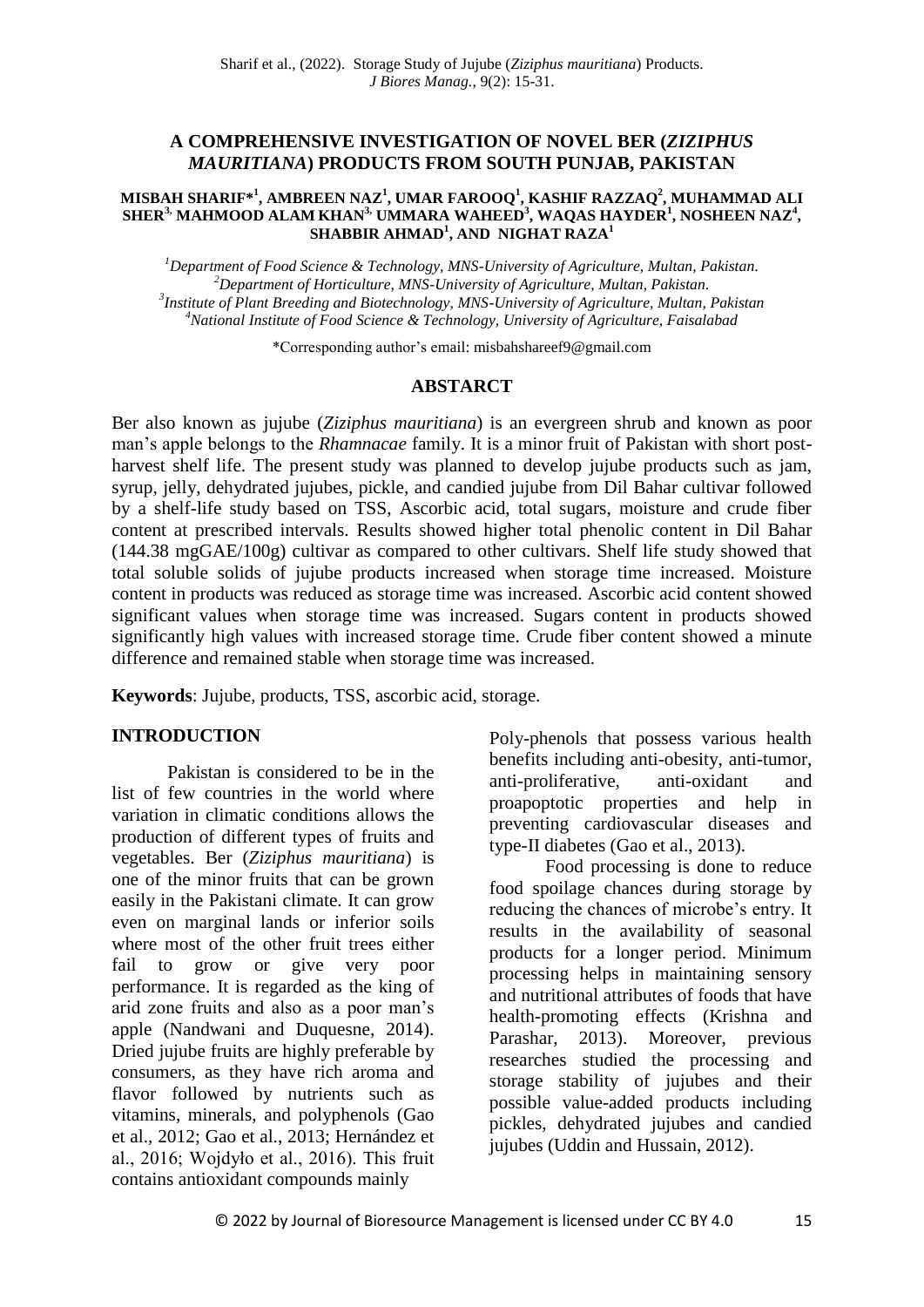Jujube fruit can be used as squeezed pulp or food products development like jams, jellies, and beverages. Dried jujube pulp is commonly used in the preparation of cakes, bread and teas. It can also be added as an active food ingredient in product development industries such as snacks, bread and cakes. Additionally, it is used in the food product to enhance the nutritional status and product quality such as yogurts. Eventually, it is considered an active ingredient to develop functional products to gain overall acceptability, possible health benefits and profits (Feng et al., 2019).

Up till now, no research-based study has been carried out to check the nutritional status of food items and storage stability. Hence the present study is focused to develop value-added jujube products and check storage stability on prescribed intervals by considering the following parameters; total soluble solids, moisture, ascorbic acid, sugars and crude fiber content.

### **METHODOLOGY**

### *Procurement of Raw Material*

Four jujube cultivars, named as Dil Bahar, Akash, Pak white and Karela were procured from Regional Agricultural Research Institute, Bahawalpur. The soil condition was maintained sandy loam. The selected varieties were subjected to nutritional profiling. All chemicals were procured from Sigma Aldrich, Germany.

### *Moisture Content (%)*

The powder was analyzed for moisture by using method No. 44-15A. The moisture contents were evaluated by drying oven (SLN-53-STD, POL-Eko-Apparatus). A sample of 2g was placed in a china dish for drying at 105°C for 24 hours. The moisture content was calculated by following the formula:

Moisture (%) = 
$$
\frac{W_2 - W_1}{W_0} \times 100
$$

 $W_1$  = Weight of blank china dish (g)  $W_2$  = Weight of china dish + Sample after drying (g)  $W_0$ = Weight of sample (g)

#### *Ash Contents (%)*

The ash content of jujube powder was evaluated according to method No. 08-01. The ash contents were determined by using a muffle furnace (SNOL 39/1100, Utena, Lithuania). Sample of about 3g was taken in a crucible and ashing of the sample was done on a low flame of spirit lamp until smoking of sample was ceased. After ashing, the sample was placed in the muffle furnace at 550°C for 3-4 hours. After the completion of recommended time, this sample was removed from the muffle furnace until the temperature was reduced to at least 250°C. The door of the muffle furnace was removed carefully to avoid loss of ash. Then crucible was transferred to the desiccator and covered with a lid and crucibles were allowed to cool before weighing. The following formula was used for the calculation of ash contents:

$$
Ash (%) = \frac{W_2 - W_1}{W_0} \times 100
$$

 $W_1$ = Weight of blank crucible before ashing  $(g)$ 

 $W_2$  = Weight of crucible + Sample after ashing (g)

 $W_0$ = Weight of Sample (g)

### *Crude Fat (%)*

The jujube powder was subjected to determine the crude fat contents by following method No. 30-25. All glassware was washed with petroleum spirit, trenched, dried in an oven at 102°C for thirty minutes and then cooled in a desiccator. A piece of cotton wool was placed in the bottom of a 100 mL beaker. A lump of cotton wool was placed in the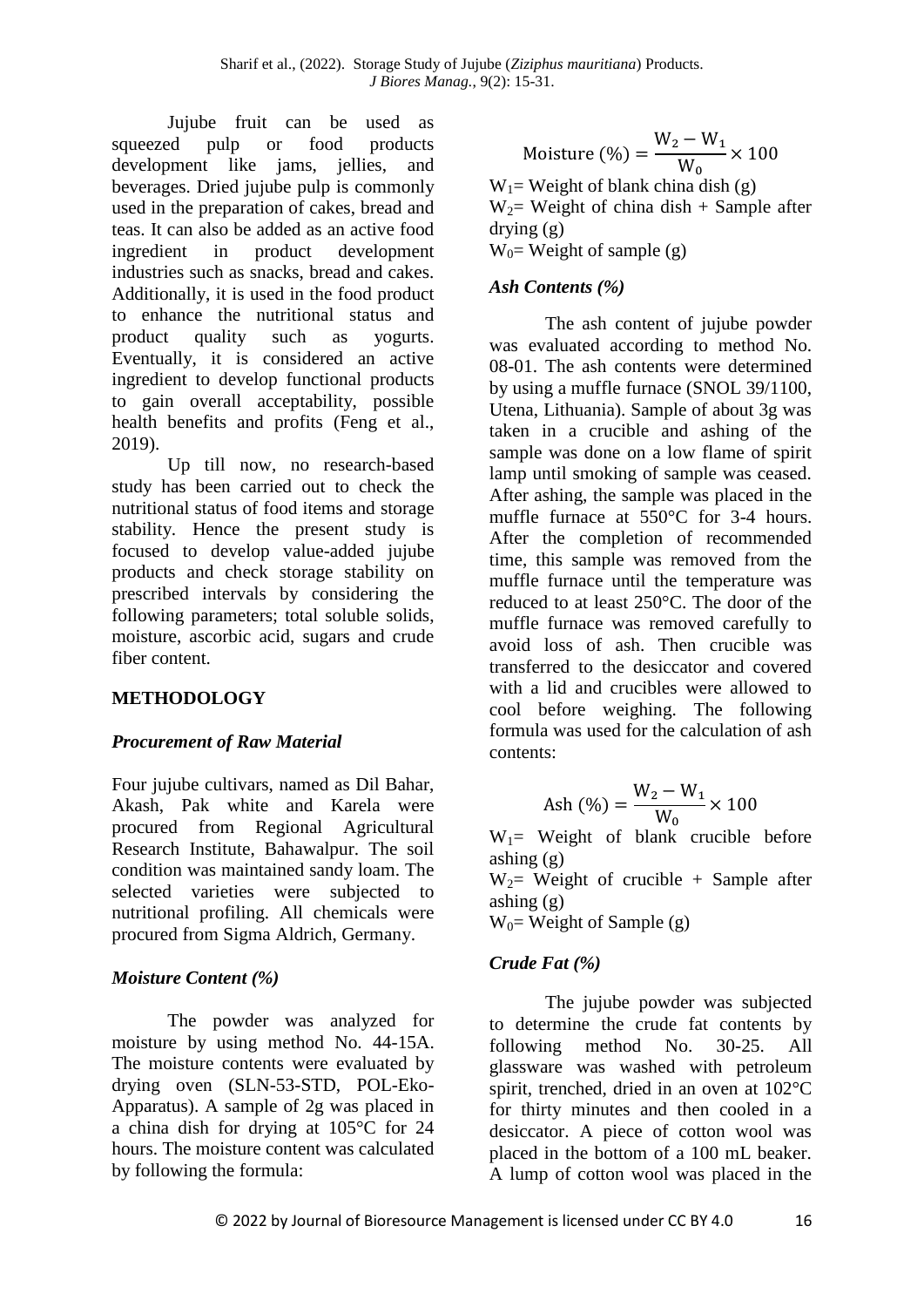lowermost of an extraction thimble. 15g sample was taken into the thimble. Glass rod was cleaned with a piece of cotton wool. The sample was dried in an oven at 102°C for 5 hours. The sample was cooled in a desiccator. The piece of cotton was taken from the lowermost and placed at the top of the thimble. The thimble was placed in the Soxhlet Extractor (Merck, Sigma Aldrich). Petroleum spirit of about 90mL was placed in the flask. The extraction unit was assembled over a heating mental. The solvent was heated in the flask till boiling. Continue extraction till three washing are completed. After extraction thimble was removed from the extractor and placed in the muffle furnace for 4 hours. The extraction mixture was detached from the condenser and extractor. Then thimble was removed from the muffle furnace and this sample was weighed. This thimble was placed in the desiccator. The crude fat contents were calculated by following formula:

Crude fat (%) = 
$$
\frac{W_2 - W_1}{W_0} \times 100
$$

 $W_1$  = Weight of blank petri dish (g)  $W_2$ = Weight of petri dish + Oil after completion of the process (g)  $W_0$ = Weight of sample (g)

#### *Crude Fiber (%)*

By technique No. 32-10, the resulting fat-free jujube powder was utilized to determine the crude fiber content. For digestion, 200 mL of boiling 1.25 percent  $H_2SO_4$  was used, followed by three ethanol rinses. The sample was digested one more time in 200 mL of boiling NaOH for 30 minutes and then filtered three times in ethanol. After that, they were dried for 2 hours at 130°C before being weighed  $(W_1)$ . Muffle furnace at 600°C was used to burn the dry residue, cooled it, and weighed it again (W2). The following formula was used to calculate crude fiber:

Crude fiber (%) = 
$$
\frac{W_2 - W_1}{W_0} \times 100
$$

 $W_1$  = Weight of blank crucible (g)  $W_2$  = Weight of crucible + sample after ashing (g)  $W_0$  = Weight of sample (g)

#### *Crude Protein (%)*

The crude protein content was determined using the Kjeldahl equipment and technique No 46-10. The three phases of the Kjeldahl apparatus are digestion, distillation, and titration. Jujube powder (2g) was mixed with 20 mL of 98% concentrated sulphuric acid  $(H_2SO_4)$  and two digestion combination tablets in a digestion tube (as a catalyst). The digestion was carried out in a digestion unit for 3-4 hours until transparent residual contents were formed, after which the digested material was diluted with distilled water to a final concentration of 50ml and allowed to cool. To liberate gaseous ammonia, the mixture was neutralized with 70mL of a 40 % NaOH solution. Kjeldahl's distillation apparatus was used to distill the neutralized solution. The ammonia was captured in a 4 % boric acid solution with indicators (methyl red and ethylene blue).

The recovered ammonia was then titrated against 0.1N sulphuric acid until a purple endpoint was reached. A blank determination was performed using the same process but without the test sample.

 $N$  (%)  $=\frac{1}{w}$ Volume of  $H_2$ SO<sub>4</sub> used  $\times$  Volume of sample diluted  $\times$  0.0014  $\times 100$ 

Crude Protein  $\% = N \% \times 6.25$ 

#### *Nitrogen-Free Extract (NFE)*

The nitrogen-free extract of the moisture-free sample was measured with the help of consequent analysis

NFE  $% = 100$  - (Moisture + Crude fat + Crude protein + Ash + Crude Fiber) %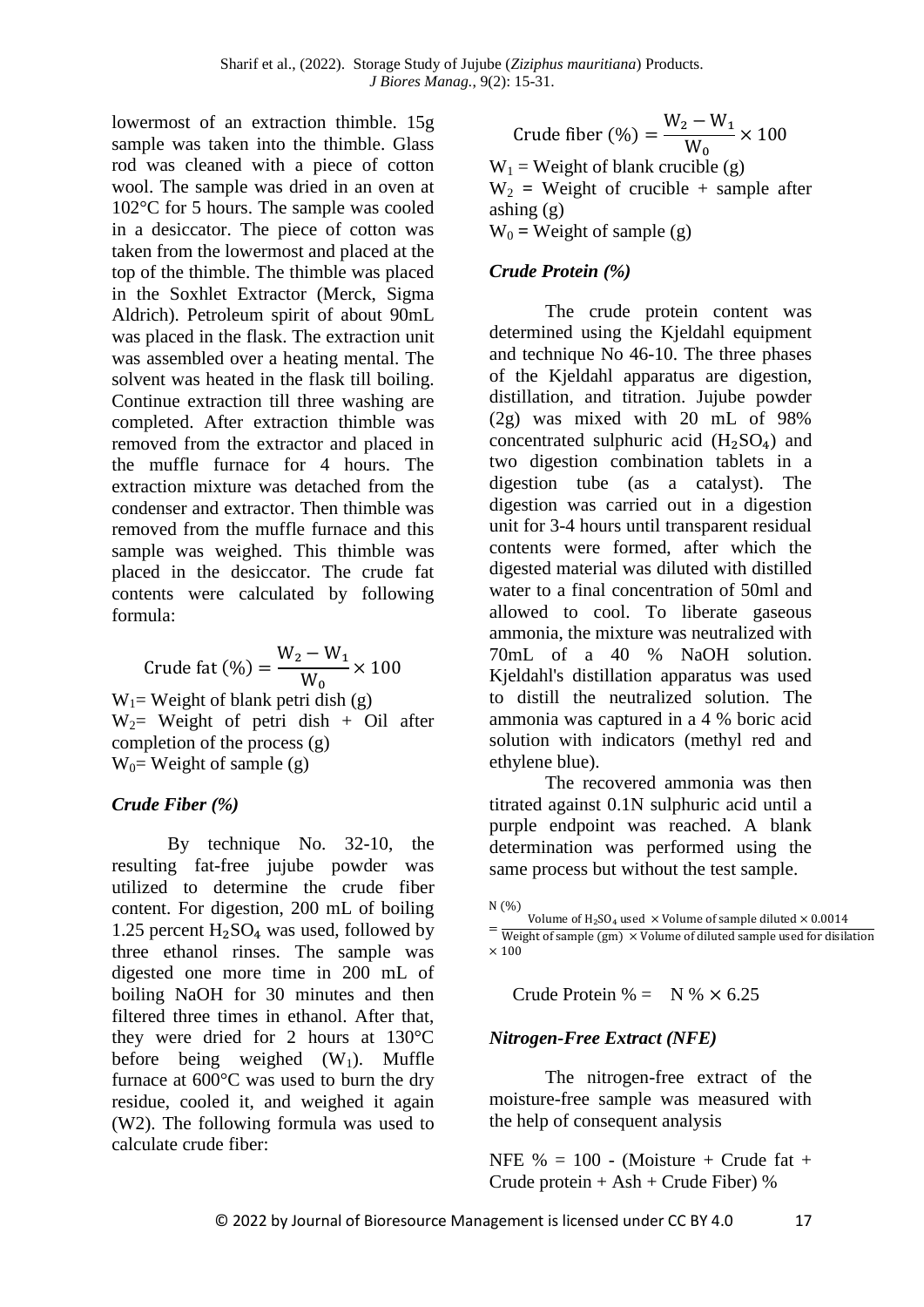#### *Mineral Analysis of Jujube Powder*

The minerals contents of jujube powder were determined by Unit Atomic Absorption Spectrophotometer (AA240 Varian K, Australia) on an acetylene air flame and flame photometer by following the protocols discovered by the Association of Official Analytical Chemists (AOAC, 2010) method No. 3.014-016. The sample was taken in a clean and moisture-free conical flask.  $HNO<sub>3</sub>:HCLO<sub>4</sub> acids were added in the$ flask with a ratio of (3:1). Placed the flask on a hot plate for minerals digestion. After the digestion sample solution was diluted for further steps of analysis. The diluted sample was used to determined Fe, Mg, Na, Zn and Ca by unit atomic absorption spectrophotometer. K, Na also was evaluated from a diluted sample by flame photometer.

#### *Total soluble solids (°Brix)*

Total soluble solids contents of ber varieties were measured by using a handheld PAL-1 digital refractometer (ATAGO, JAPAN). The prism of meter was cleaned and calibrated with distilled water. After blending ber pulp in 200mL deionized water, two to three droplets of juice were placed on prism and reading was noted (AOAC, 2010).

#### *Vitamin C/Ascorbic Acid Content (M g/100 g)*

The concentration of vitamin C in samples was determined by 2, 6 dichloroindophenols titrimetric method (AOAC Method 967.21). For analysis, 10 mL of jujube juice was taken in a 100mL volumetric flask with the addition of 0.4% oxalic acid up to the mark. After the juice was filtered by using filter paper, 5 mL filtrate was taken and titrated against dye (2, 6-dichlorophenolindophenol) until light pink color appeared. Further, it was calculated by using the following formula:

Ascorbic acid (mg/100mL) = 
$$
1 \times R_1 \times V/R \times W \times V_1 \times 100
$$

 $R= mL of d$  dye used to titrate against 2.5 Ml

R1= dye used to titrate against aliquot of V1

 $V = 0.4\%$  oxalic acid volume used

 $V1$ = juice used for titration

 $W =$  juice used in mL

#### *Titratable acidity*

Titratable acidity was calculated by the following method of Larriguadière et al. (2002). 10mL juice was taken in 100mL graduated beaker with the addition of 2-3 drops of phenolphthalein indicator. After this, titrate the prepared sample against 0.1N NaOH till light pink color appeared. The following formula was used for TA determination:

Titratable acidity %=  $0.0064 \times$ Volume of NaOH used  $\times 10 \times 100$ 

#### *Assessment of Total Phenolic Content and Antioxidant Capacity*

TPC and Total Anti-oxidant capacity were measured from the pulp of jujube fruit as stated by Kassim et al. (2013).

#### *Extraction*

In this method, 3g of the pulp of ber fruit was taken from samples that were stored in an ultra-low freezer (-80°C). Further, 15mL of extraction mixture was added in samples and homogenized by using pestle and mottle. This extraction mixture was vortexed well by using a vortex machine and then centrifuged for 3- 5 minutes at 4℃ with 9000rpm y using 320-R Centrifuge (Hettich Gmbh, Tuttlingen, Germany) to take supernatant, which was used in the estimation of above attributes.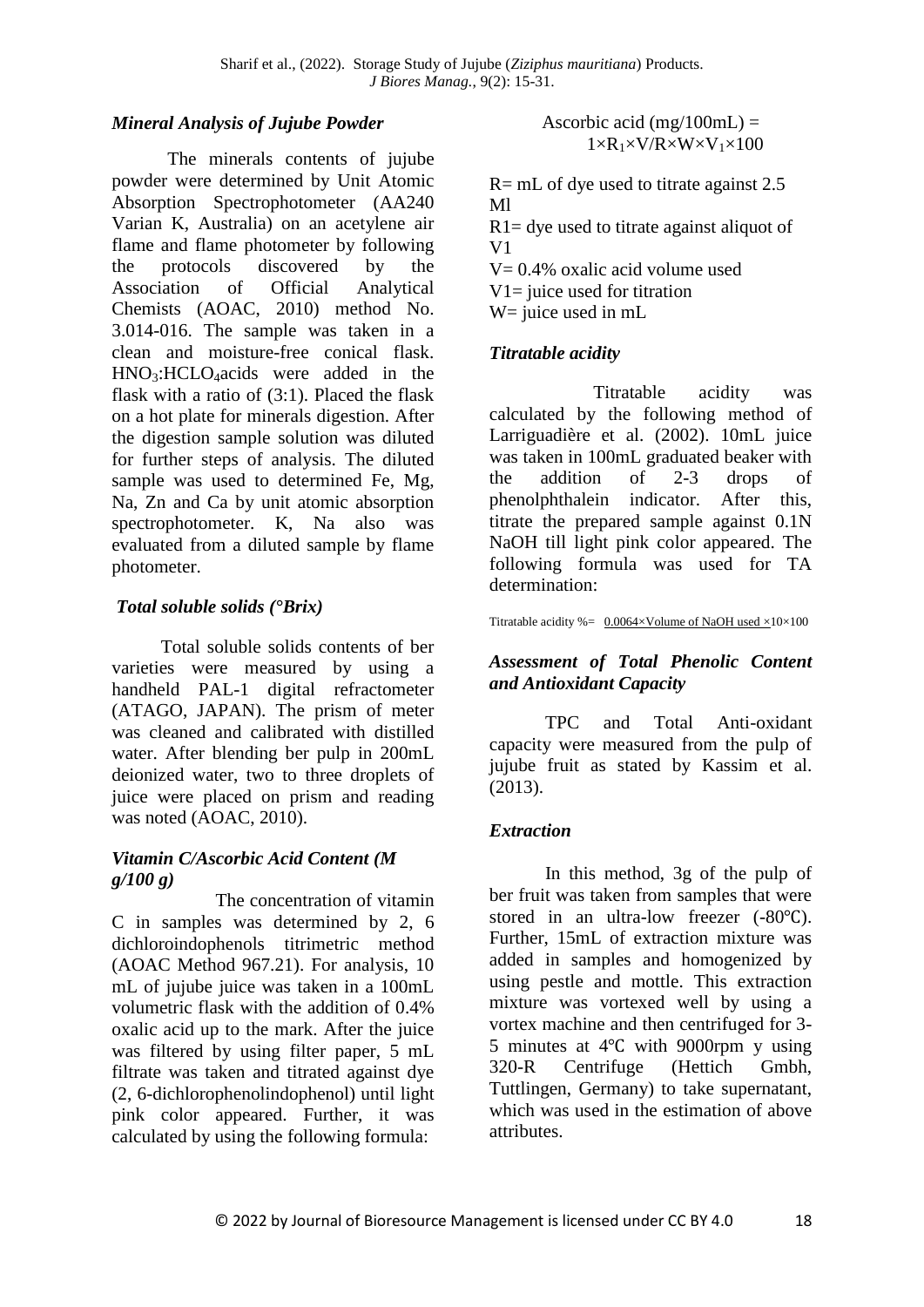#### *Total Phenolic Content (TPC)*

Folin – Ciocalteu's method was used to check the total phenolic content. For analysis, 1mL of standard gallic acid and aliquots (10, 20, 40, 60, 80, 100µg/mL was located into the test tubes and 0.5mL of Folin Ciocalteu,s reagent and 5 mL of distilled water was mixed and shaken. About 1.5 mL of 20% sodium carbonate was added after 5 minutes and volume was completed to 10 ml with distilled water. It was incubated for 2 hours at room temperature and blue color was developed. After the completion of incubation, absorbance was calculated at 750nm by using a spectrophotometer. The extracts were performed three times. By using a reagent blank with solvent, the blank was done. In this method, Gallic acid was used as standard. By using standard gallic acid, the calibration curve was plotted (Kassim et al., 2013).

The data for the total phenolic contents were expressed as:

> mg of Gallic acid equivalent weight (GAE)/100 g of dry mass.

The amount of phenolic content present in the sample was calculated as:

Phenol (mg/g) = Sample  $O.D \times Dilution$ factor  $\times$  Graph factor

#### *DPPH (1, 2-Diphenyl-2- picrylhydrazyl) assay*

The free radical scavenging activity was performed by spectrophotometer by following the process of Kassim et al*.* (2013). About 4.3mg of DPPH (1, 2- Diphenyl-2- picrylhydrazyl) was dissolved in 3.3µL methanol for the preparation of DPPH solution. Aluminum foil was used to cover the test tubes for the protection of DPPH from light. About 150µl DPPH solution was mixed with 3mL methanol and for control, reading absorbance was taken at 517nm instantly. About 50µL of numerous concentrations like 40 µg/mL, 80 µg/mL, 120 µg/mL, 160 µg/mL, 200 µg/mL, 240 µg/mL, 280 µg/mL, 320µg/mL and 360µg/mL of the sample in addition to ascorbic acid was and volume was made till 150 uL by addition of methanol and then individually samples were diluted up to 3µL and individual 150µL DPPH was further added. After 15 min absorbance was taken at 517nm using methanol as blank on UV–visible spectrometer, IC50 and standard preparations were calculated. The following formula was used for the measurement of DPPH radical scavenging activity.

> DPPH Scavenging effect  $(\%$  inhibition) =  ${(A<sub>02</sub>-A<sub>1</sub>)/A<sub>0</sub>) \times 100}$

#### *Selection of Best Cultivar*

Dil Bahar cultivar was selected for product development based on maximum total phenolic content.

#### *Product Development*

#### *i. Jujube Jam*

Jujube jam was prepared by the following protocol of Dawney et al. (2002). Freshly ripened ber were washed and de-stoned followed by cutting into small pieces. After cutting, about 2 kg ber were boiled in 1L water for 10 minutes until softened. After boiling, it was filtered through stainless steel sieve or mesh to remove skin and stones for clear juice extraction. After filtration, add 1L water and 1450g sugar were mixed. Gentle heating was done for few minutes followed by an increase in heat and boiled mixture until Brix reaches 65º. At 82-85ºC, hot-fill in clean sterilized jars and cool it for few minutes.

### *ii. Jujube Jelly*

Jujube jelly was prepared by following protocol of Panchal et al., (2018). The fruit was cut into slices after de-stoning. Slices were heated for about 10 minutes until get softened. After heating, fruit extract was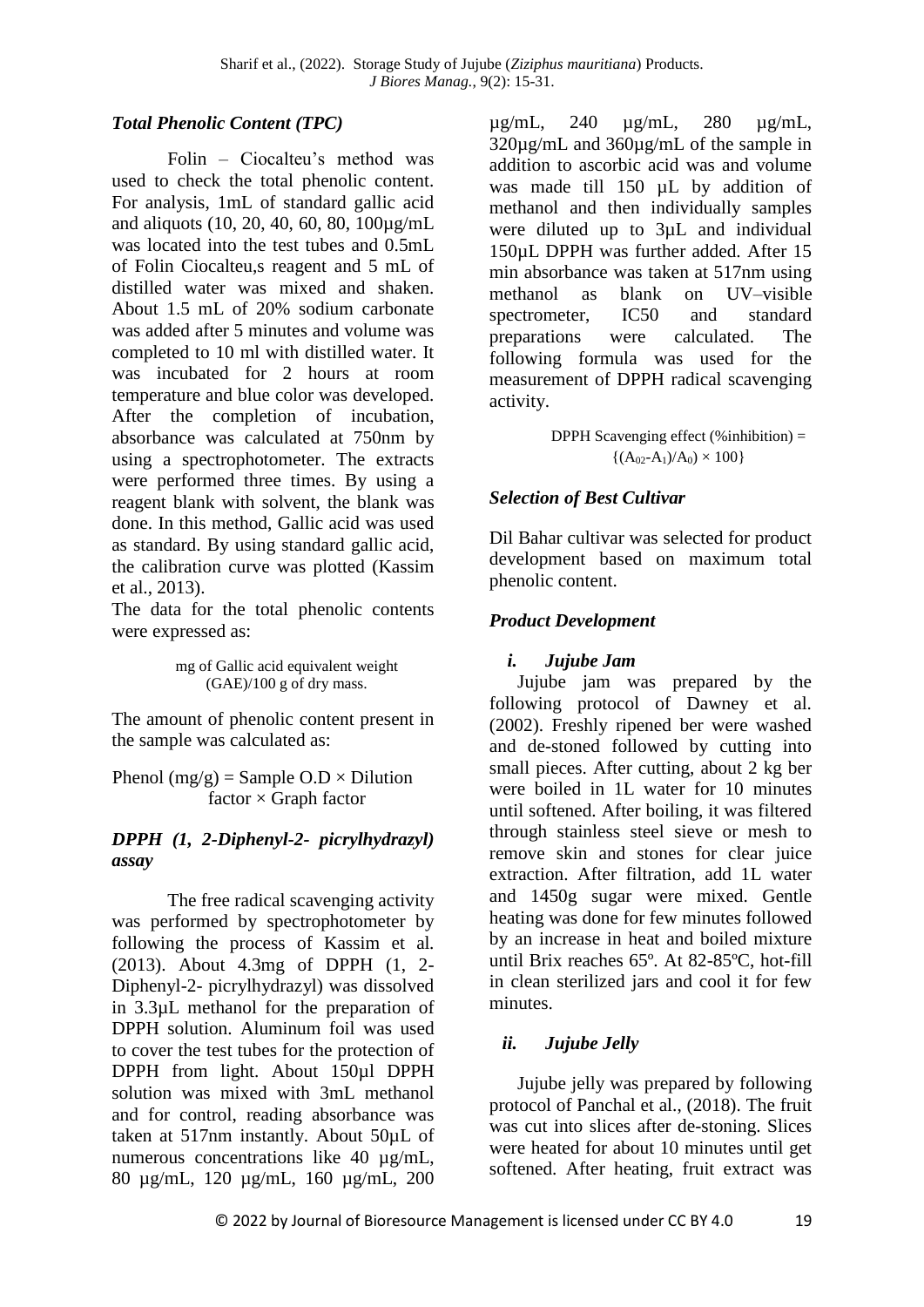filtered by using a muslin cloth and further proceeded for jelly preparation. Clear fruit extract (1000 mL) of ber was moved towards heating until boiled enough. After that, sugar (450g) was added according to the requirement. The mixture was boiled until its TSS become 55º. Then sugar mixed pectin was added with continued boiling until TSS reaches 58º. After this, citric acid was added and boiling was continued until desired consistency was achieved and TSS becomes 67º. Then, potassium metabisulphite was added for preservation purposes. When the mixture became sufficiently thick, heating was stopped. The finished end product was cooled down to 94ºC and filled in clean jars.

### *iii. Jujube Pickle*

Jujube pickle was prepared by following the protocol of Lal et al., (1986). Fruit (1kg) was weighed and washed followed by cutting into small pieces after destoning. Fruit pieces were subjected to blanching for 2 minutes and dried for 2 minutes. After drying, 60g salt, 15g turmeric powder, 15g red chili powder, 10g cumin seeds, 10g aniseeds, 10g clove powder, 5g cardamom, 20mL acetic acid were mixed with fruit. The mixture was filled in a jar and boiled mustard oil, cooled to about 60ºC was added. Later, it was cooled in a dry place**.**

### *iv. Jujube Preserve and Candied Jujube*

Jujube preserves and candy was prepared by following the protocol of Pareek, 2013. After washing of fruits, the fruit was pricked with help of a fork followed by blanching for 2 minutes. Softened fruit was submerged into sugar syrup having a Brix of 40º. After this, sugar concentration was increased until Brix reached up to 70<sup>o</sup>. The citric acid (0.5) %) was added at the end of the procedure. For candied ber preparation, jujubes were submerged into sugar syrup having 40º brix followed by increasing its strength by addition of sugar until its Brix reaches 75º.

### *v. Dehydrated Jujubes*

Dehydrated jujubes were prepared by following the procedure followed by Lal et al. (1986). The fruit was pinked with help of a fork followed by blanching for 2 minutes. After this, fruits were submerged into potassium metabisulphite solution (0.3 %) for 30 minutes. After this procedure, fruits were again washed and dipped into sugar syrup having Brix of 40º with the addition of 0.5% citric acid overnight. Next days, fruits were drained by using mesh and allowed to dry in a dehydrator at 55-60º C for 12 hours.



## *vi. Jujube syrup*

Jujube syrup was prepared by following the protocol of California Rare fruit Growers (2001). Dried ber of about 1.5kg were drained and picked by using fork followed by boiling with 5 cups of water, 5cups of sugar and 1 tablespoon corn starch (for viscosity) with continuous stirring for 30 minutes. After boiling, cool, cover and chill overnight. Next day, again boiled for 30 minutes until syrup reduced to 2 cups.

### *vii. Shelf Life Study*

Developed jujube products were subjected to shelf life study at prescribed intervals by considering following parameters *i.e.* moisture content, crude fiber, total sugars content, ascorbic acid content and TSS. Reason for selecting above mentioned paramters is that these parameters play an important role in effecting shelf life of any food commodity.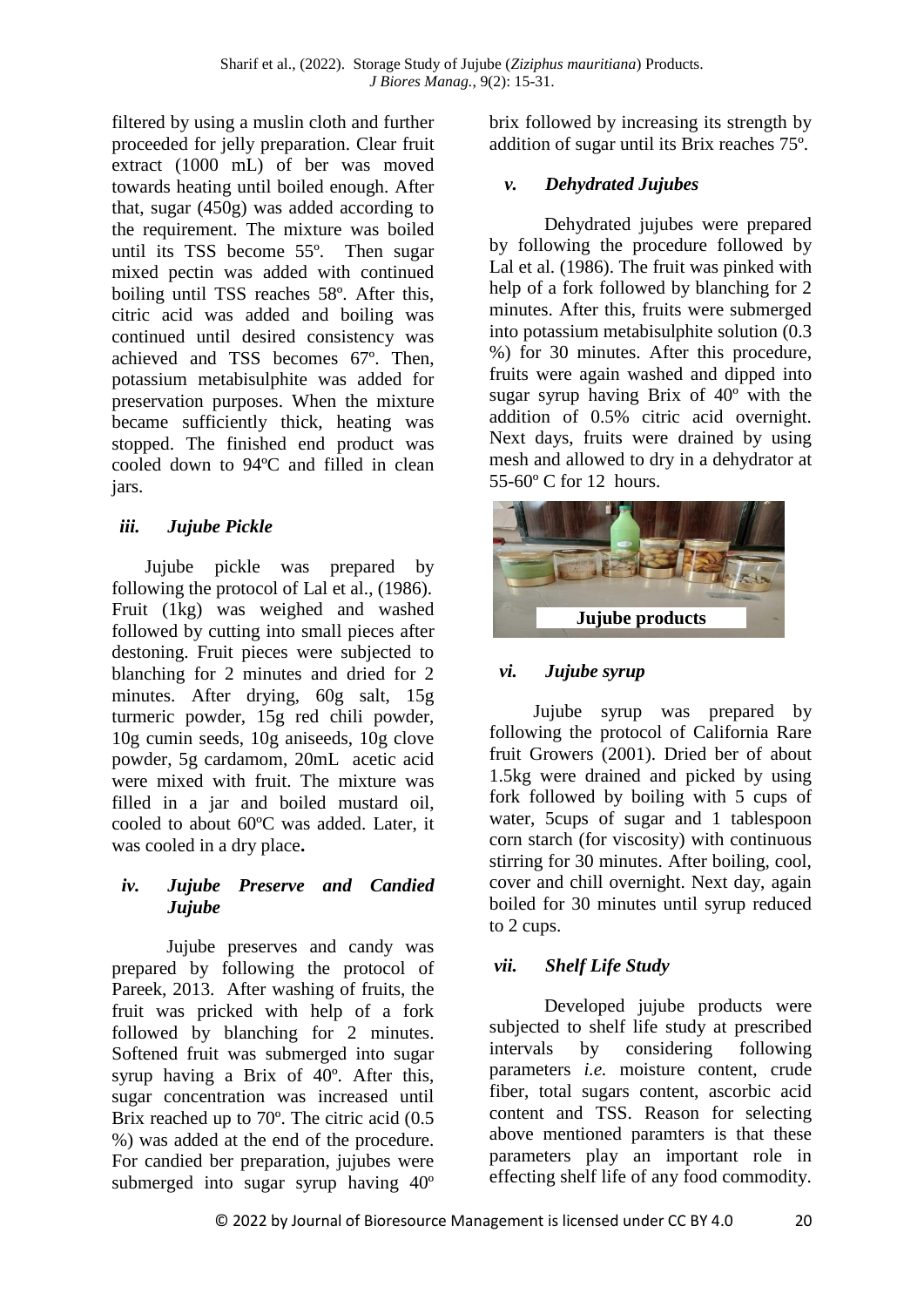| <b>Physico-chemical</b><br>parameters | <b>Karela</b>     | <b>Aakash</b>                  | <b>Pak White</b>     | Dil bahar         |
|---------------------------------------|-------------------|--------------------------------|----------------------|-------------------|
|                                       |                   | <b>Proximal composition</b>    |                      |                   |
| Moisture $(\% )$                      | $76.77 \pm 0.02$  | $77.37 \pm 0.02$               | $84.41 \pm 0.03$     | $73.46 \pm 0.02$  |
| Ash $(\% )$                           | $2.11 \pm 0.02$   | $1.79 \pm 0.02$                | $1.63 \pm 0.94$      | $1.83 \pm 0.02$   |
| Crude fat $(\% )$                     | $0.19 \pm 0.02$   | $0.13 \pm 0.02$                | $0.20 \pm 0.03$      | $0.22 \pm 0.02$   |
| Crude fiber $(\% )$                   | $6.39 \pm 0.02$   | $4.21 \pm 0.02$                | $5.85 \pm 0.01$      | $3.98 \pm 0.02$   |
| Crude protein<br>(%)                  | $1.05 \pm 0.02$   | $0.05 \pm 0.03$                | $1.12 \pm 0.02$      | $1.18 \pm 0.05$   |
| NFE $(% )$                            | $13.14 \pm 0.62$  | $17.61 \pm 2.11$               | $9.77 \pm 0.65$      | $18.96 \pm 0.70$  |
|                                       |                   | <b>Biochemical composition</b> |                      |                   |
| <b>TPC</b><br>(mgGAE/100g)            | $86.23 \pm 0.02$  | $66.38 \pm 0.02$               | $104.25 \pm 0.04$    | $143.31 \pm 0.03$ |
| TSS(%)                                | $16.65 \pm 0.01$  | $5.21 \pm 0.06$                | $5.93 \pm 0.06$      | $5.33 \pm 0.06$   |
| <b>Ascorbic acid</b><br>(mg/100g)     | $30.22 \pm 0.02$  | $11.36 \pm 0.04$               | $15.59 \pm 0.08$     | $50.69 \pm 0.05$  |
| Anti-oxidant<br>activity $(\% )$      | $27.13 \pm 3.00$  | $17.99 \pm 2.00$               | $14.12 \pm 2.00$     | $39.15 \pm 3.00$  |
| Total sugars $(\% )$                  | $41.21 \pm 0.03$  | $6.33 \pm 0.02$                | $7.86 \pm 0.03$      | $43.29 \pm 0.02$  |
| <b>Reducing sugars</b><br>(%)         | $40.29 \pm 0.02$  | $14.55 \pm 0.01$               | $2.87 \pm 0.02$      | $32.67 \pm 0.02$  |
| Non-reducing<br>sugars $(\% )$        | $32.45 \pm 0.04$  | $6.72 \pm 0.03$                | $10.62 \pm 0.03$     | $18.39 \pm 0.03$  |
|                                       |                   | <b>Minerals</b>                |                      |                   |
| $K$ (mg/100g)                         | $255.00 \pm 2.00$ | $243.00 \pm 2.00$              | $221.00 \pm 2.00$    | $251.00 \pm 2.00$ |
| $Na$ ( $mg/100g$ )                    | $5.00 \pm 2.00$   | $5.00 \pm 2.00$                | $1.33 \pm 0.58$      | 6.333.06          |
| $\text{Zn}$ (mg/100g)                 | $0.08 \pm 0.01$   | $1.10 \pm 0.10$                | $0.05 \pm 0.02$      | $0.05 \pm 0.04$   |
| Ca (mg/100g)                          | $20.00 \pm 1.00$  | $18.00 \pm 1.00$               | $21.00 \pm 1.00$     | $18.00 \pm 1.00$  |
| Mg (mg/100g)                          | $7.67 \pm 0.58$   | $8.00 \pm 1.00$                | $6.00 \pm 0.00$      | $4.33 \pm 0.58$   |
| $P($ mg/100g)                         | $23.00 \pm 2.00$  | $25.00 \pm 2.00$               | $29.00 \pm 2.00$     | $27.00 \pm 1.00$  |
| Fe $(mg/100g)$                        | $0.53 \pm 0.02$   | $0.85 \pm 0.02$                | $0 \pm .51 \pm 0.02$ | 0.340.04          |

#### **Table 1: Physico-chemical composition of jujube cultivars.**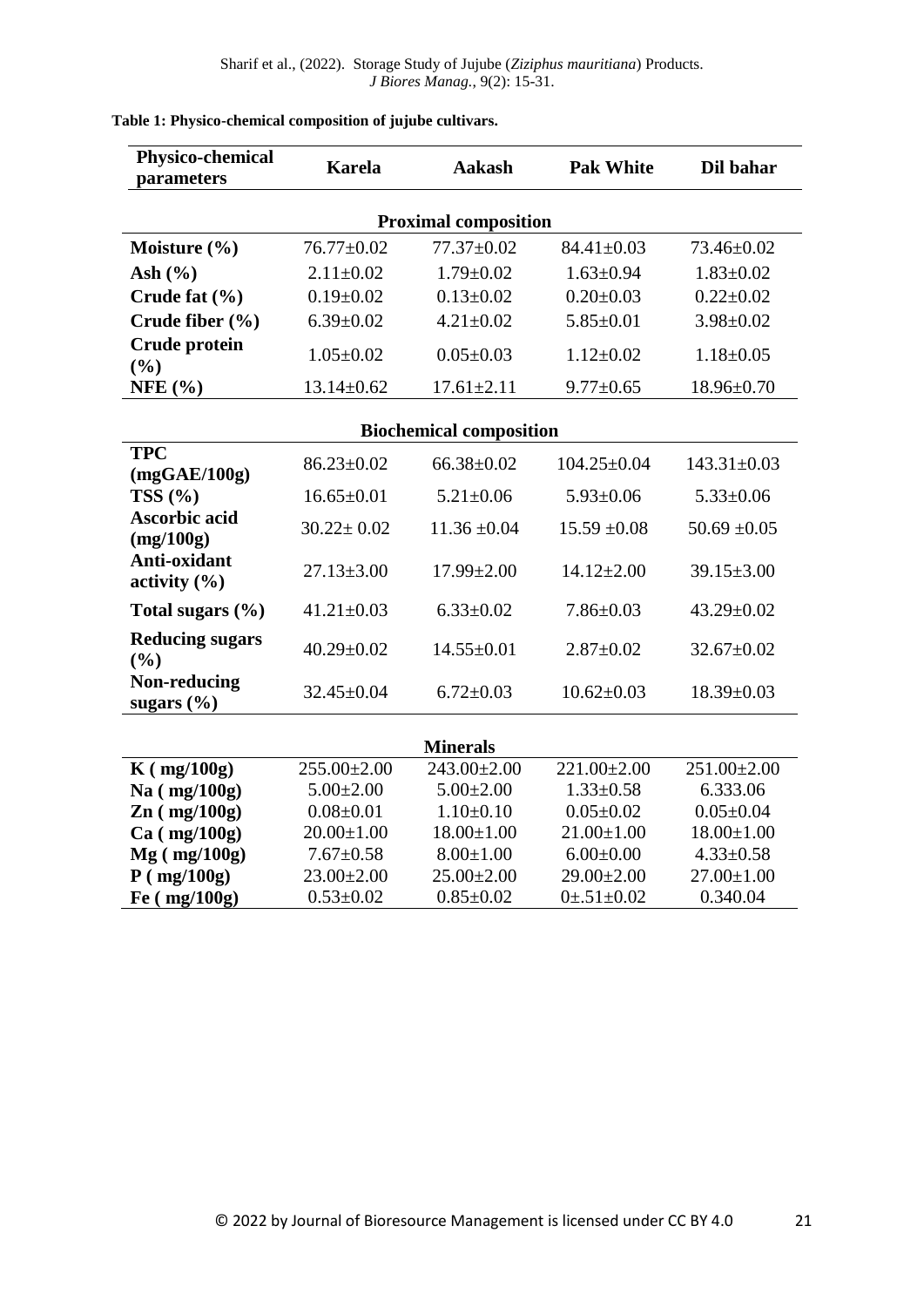#### Sharif et al., (2022). Storage Study of Jujube (*Ziziphus mauritiana*) Products. *J Biores Manag.*, 9(2): 15-31.

| <b>Days</b>              | <b>TSS</b>                                                 | Moisture $(\% )$                                               | <b>Ascorbic</b><br>acid(mg/100g)                               | Total sugars $(\% )$                                           | Crude Fiber $(\% )$                       |
|--------------------------|------------------------------------------------------------|----------------------------------------------------------------|----------------------------------------------------------------|----------------------------------------------------------------|-------------------------------------------|
|                          |                                                            |                                                                | <b>Jujube Syrup</b>                                            |                                                                |                                           |
| $0 \, day$<br>$30th$ day | $67.39 \pm 0.04^a$<br>$68.23 \pm 0.04^b$                   | $28.14 \pm 0.03^a$<br>$27.99 \pm 0.02^b$                       | $51.67 \pm 0.02^a$<br>$51.52 \pm 0.03^b$                       | $67.86 \pm 0.03^a$<br>$67.94 \pm 0.01^b$                       | $3.85 \pm 0.02^a$<br>$3.84 \pm 0.02^{ab}$ |
| $60th$ day<br>$90th$ day | 69.52 $\pm$ 0.04 $\textdegree$<br>$70.71 \pm 0.06^{\circ}$ | $27.94 \pm 0.03$ <sup>c</sup><br>$27.77 \pm 0.04$ <sup>d</sup> | $51.18 \pm 0.03$ <sup>c</sup><br>$51.01 \pm 0.02$ <sup>d</sup> | $68.12 \pm 0.03$ <sup>c</sup><br>$68.47 \pm 0.02$ <sup>d</sup> | $3.82 \pm 0.02^b$<br>$3.80 \pm 0.01^b$    |
|                          |                                                            |                                                                | Jujube Jam                                                     |                                                                |                                           |
| $0 \, day$               | $68.28 \pm 0.03^a$                                         | $26.31 \pm 0.02^a$                                             | $50.39 \pm 0.04$ <sup>a</sup>                                  | $66.24 \pm 0.02^a$                                             | $3.89 \pm 0.01^a$                         |
| $30th$ day               | 69.11 $\pm$ 0.05 <sup>b</sup>                              | $26.24 \pm 0.02^b$                                             | 49.97 $\pm$ 0.02 <sup>b</sup>                                  | $66.51 \pm 0.03^b$                                             | $3.92 \pm 0.01^a$                         |
| $60th$ day               | 69.98 $\pm$ 0.07 $\rm{^{\circ}}$                           | $26.18 \pm 0.03$ <sup>c</sup>                                  | 49.94 $\pm$ 0.04 $\degree$                                     | $67.22 \pm 0.03$ <sup>c</sup>                                  | $3.93 \pm 0.01^a$                         |
| $90th$ day               | $70.24 \pm 0.05$ <sup>d</sup>                              | $26.10\pm0.02^d$                                               | 49.90 $\pm$ 0.03 <sup>d</sup>                                  | $68.41 \pm 0.02$ <sup>d</sup>                                  | $3.95 \pm 0.01^{ab}$                      |
|                          |                                                            | <b>Jujube Jelly</b>                                            |                                                                |                                                                |                                           |
| 0 day                    | $67.14 \pm 0.03^{\text{a}}$                                | $19.44 \pm 0.02^a$                                             | $49.69 \pm 0.04^{\text{a}}$                                    | $57.55 \pm 0.03^{\text{a}}$                                    | $3.88 \pm 0.01^a$                         |
| $30th$ day               | $67.23 \pm 0.02^b$                                         | $18.43 \pm 0.01^b$                                             | $49.53 \pm 0.03^b$                                             | $57.73 \pm 0.01^b$                                             | $3.90 \pm 0.01_a$                         |
| $60th$ day               | $67.37 \pm 0.02$ <sup>c</sup>                              | $15.41 \pm 0.02$ <sup>c</sup>                                  | $49.48 \pm 0.01$ <sup>c</sup>                                  | $57.94 \pm 0.03$ <sup>c</sup>                                  | $3.92 \pm 0.01^{ab}$                      |
| $90th$ day               | $67.54 \pm 0.02$ <sup>cd</sup>                             | $11.39 \pm 0.02^d$                                             | $49.40 \pm 0.01$ <sup>cd</sup>                                 | 58.11 $\pm$ 0.03 <sup>d</sup>                                  | $3.94 \pm 0.01$ <sup>c</sup>              |
|                          |                                                            |                                                                | <b>Candied Jujube</b>                                          |                                                                |                                           |
| $\degree$ 0 day          | $69.21 \pm 0.04^a$                                         | $15.24 \pm 0.02^a$                                             | $50.33 \pm 0.02^a$                                             | $61.85 \pm 0.01^a$                                             | $3.87 \pm 0.02^a$                         |
| $60^{\text{th}}$ day     | $69.32 \pm 0.03^b$                                         | $15.13 \pm 0.02^b$                                             | $50.29 \pm 0.04^b$                                             | $61.82 \pm 0.02^b$                                             | $3.85 \pm 0.02^a$                         |
| $120th$ day              | 69.37 $\pm$ 0.02 $\rm{c}$                                  | $14.93 \pm 0.02$ <sup>c</sup>                                  | 49.93 $\pm$ 0.02 $\rm{c}$                                      | $61.77 \pm 0.03$ <sup>c</sup>                                  | $3.84 \pm 0.02^a$                         |
| $180th$ day              | $69.46 \pm 0.03$ <sup>d</sup>                              | $14.77 \pm 0.02^{\mathrm{d}}$                                  | $49.84 \pm 0.03^d$                                             | $61.73 \pm 0.02$ <sup>d</sup>                                  | $3.81 \pm 0.02^{ab}$                      |

#### **Table 2: Biochemical parameters of various jujube based value added products during storage.**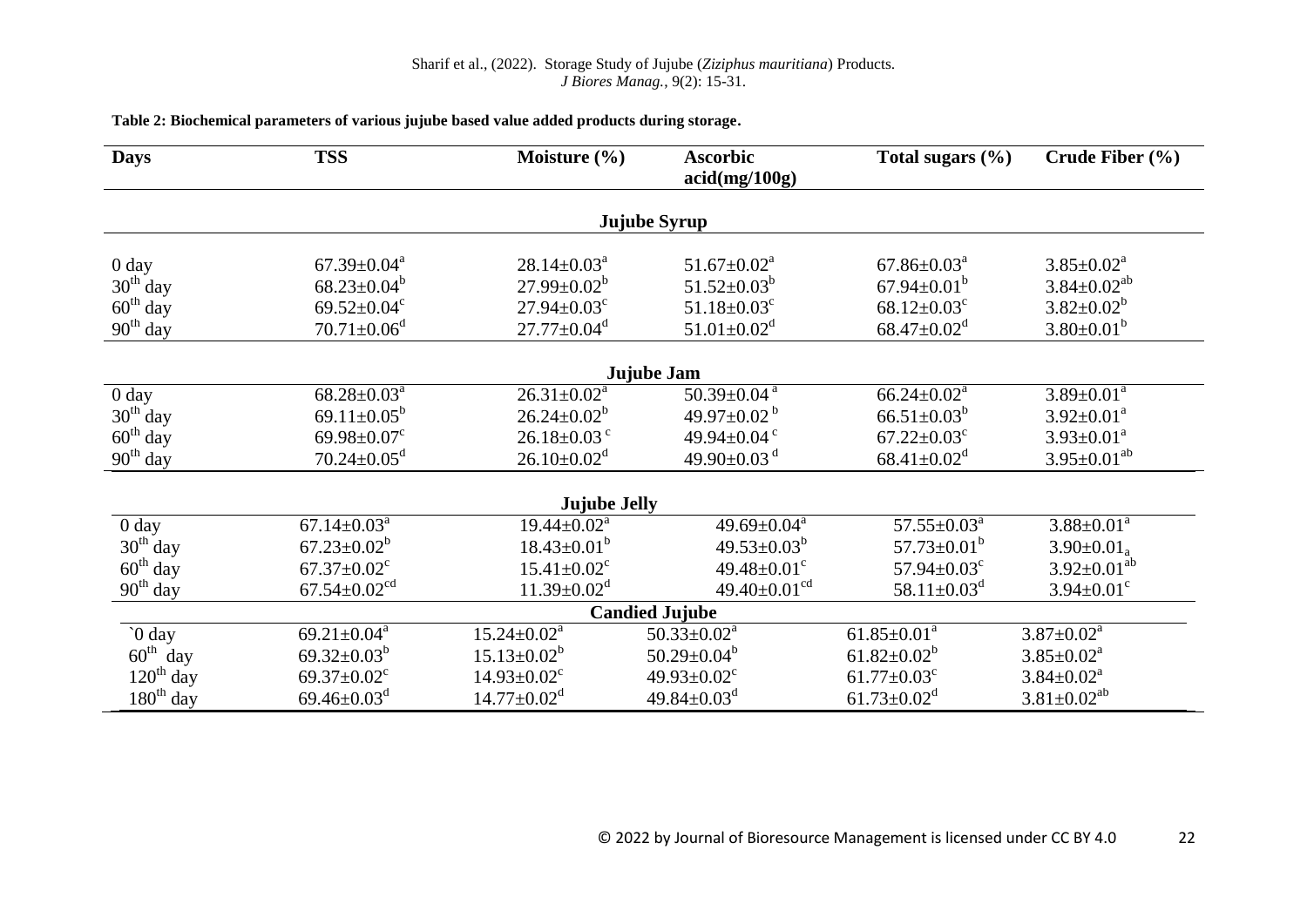|                  |                               |                               | <b>Dehydrated Jujube</b>      |                               |                               |
|------------------|-------------------------------|-------------------------------|-------------------------------|-------------------------------|-------------------------------|
| $\delta$ day     | $41.11 \pm 0.04^{\text{a}}$   | $8.73 \pm 0.02$ <sup>a</sup>  | $50.30 \pm 0.02^{\text{a}}$   | $61.85 \pm 0.01^a$            | $3.91 \pm 0.02^{\text{a}}$    |
| $60th$ day       | $41.30 \pm 0.03^b$            | $8.81 \pm 0.02^{\mathrm{b}}$  | $50.27 \pm 0.04^{\circ}$      | $61.97 \pm 0.02^b$            | $3.92 \pm 0.01^{\text{a}}$    |
| $120th$ day      | $41.39 \pm 0.02$ <sup>c</sup> | $8.85 \pm 0.02$ <sup>c</sup>  | $49.98 \pm 0.02$ <sup>c</sup> | $62.12 \pm 0.03$ <sup>c</sup> | $3.94 \pm 0.02^{\text{a}}$    |
| $180th$ day      | $41.51 \pm 0.03$ <sup>d</sup> | $8.90\pm0.02$ <sup>d</sup>    | $49.92 \pm 0.03$ <sup>d</sup> | $62.55 \pm 0.02$ <sup>d</sup> | $3.95 \pm 0.01^{ab}$          |
|                  |                               |                               | Jujube preserve               |                               |                               |
| 0 <sub>day</sub> | $67.14 \pm 0.03$ <sup>a</sup> | $19.44 \pm 0.02^{\text{a}}$   | $49.69 \pm 0.04^{\text{a}}$   | $57.55 \pm 0.03^{\circ}$      | $3.88 \pm 0.01^{\text{a}}$    |
| $30th$ day       | $68.23 \pm 0.02^b$            | $18.43 \pm 0.01^{\circ}$      | $49.23 \pm 0.03^{\circ}$      | $58.73 \pm 0.01^{\circ}$      | $3.90 \pm 0.01^{ab}$          |
| $60th$ day       | $69.37 \pm 0.02$ <sup>c</sup> | $16.41 \pm 0.02$ <sup>c</sup> | $48.78 \pm 0.01$ <sup>c</sup> | $60.94 \pm 0.03$ <sup>c</sup> | $3.92 \pm 0.01^b$             |
| $90th$ day       | $71.54 \pm 0.02^{\mathrm{d}}$ | $15.39 \pm 0.02^{\mathrm{d}}$ | $46.40 \pm 0.01$ <sup>d</sup> | $65.11 \pm 0.03$ <sup>d</sup> | $3.94 \pm 0.01$ <sup>bc</sup> |

|                         |                               |                               | Jujube pickle                 |                               |                   |
|-------------------------|-------------------------------|-------------------------------|-------------------------------|-------------------------------|-------------------|
| $\degree$ 0 day         | $54.39 \pm 0.02^{\text{a}}$   | $15.24 \pm 0.01^a$            | $51.37 \pm 0.02^a$            | $41.37 \pm 0.02^a$            | $3.88 \pm 0.02^a$ |
| $60^{\text{th}}$<br>day | 53.92 $\pm$ 0.03 <sup>b</sup> | $15.13 \pm 0.02^b$            | $51.31 \pm 0.03^b$            | $41.39 \pm 0.01^b$            | $3.85 \pm 0.01^a$ |
| $120^{th}$ day          | 53.74 $\pm$ 0.04 $\rm{c}$     | $14.93 \pm 0.02$ <sup>c</sup> | $50.27 \pm 0.03$ <sup>c</sup> | $41.41 \pm 0.02$ <sup>c</sup> | $3.82 \pm 0.02^a$ |
| $180th$ day             | 53.67 $\pm$ 0.02 <sup>d</sup> | $14.77 \pm 0.01$ <sup>d</sup> | $48.22 \pm 0.04$ <sup>d</sup> | $41.45 \pm 0.02^{\mathrm{d}}$ | $3.78 \pm 0.02^b$ |
|                         |                               |                               | Jujube tea                    |                               |                   |
| 0 <sub>day</sub>        | $36.54 \pm 0.02$              | $5.64 \pm 0.07$               | $32.65 \pm 0.07$              | $57.26 \pm 0.02$              | $3.71 \pm 0.01$   |
| $60^{\text{th}}$<br>day | $38.12 \pm 0.01$              | $6.89 \pm 0.04$               | $30.71 \pm 0.02$              | $58.35 \pm 0.04$              | $3.64 \pm 0.01$   |
| $120th$ day             | $39.06 \pm 0.05$              | $7.14 \pm 0.04$               | $29.42 \pm 0.01$              | $59.66 \pm 0.02$              | $3.58 \pm 0.08$   |
| $180th$ day             | $40.35 \pm 0.07$              | $7.65 \pm 0.06$               | $26.78 \pm 0.03$              | $61.94 \pm 0.09$              | $3.46 \pm 0.07$   |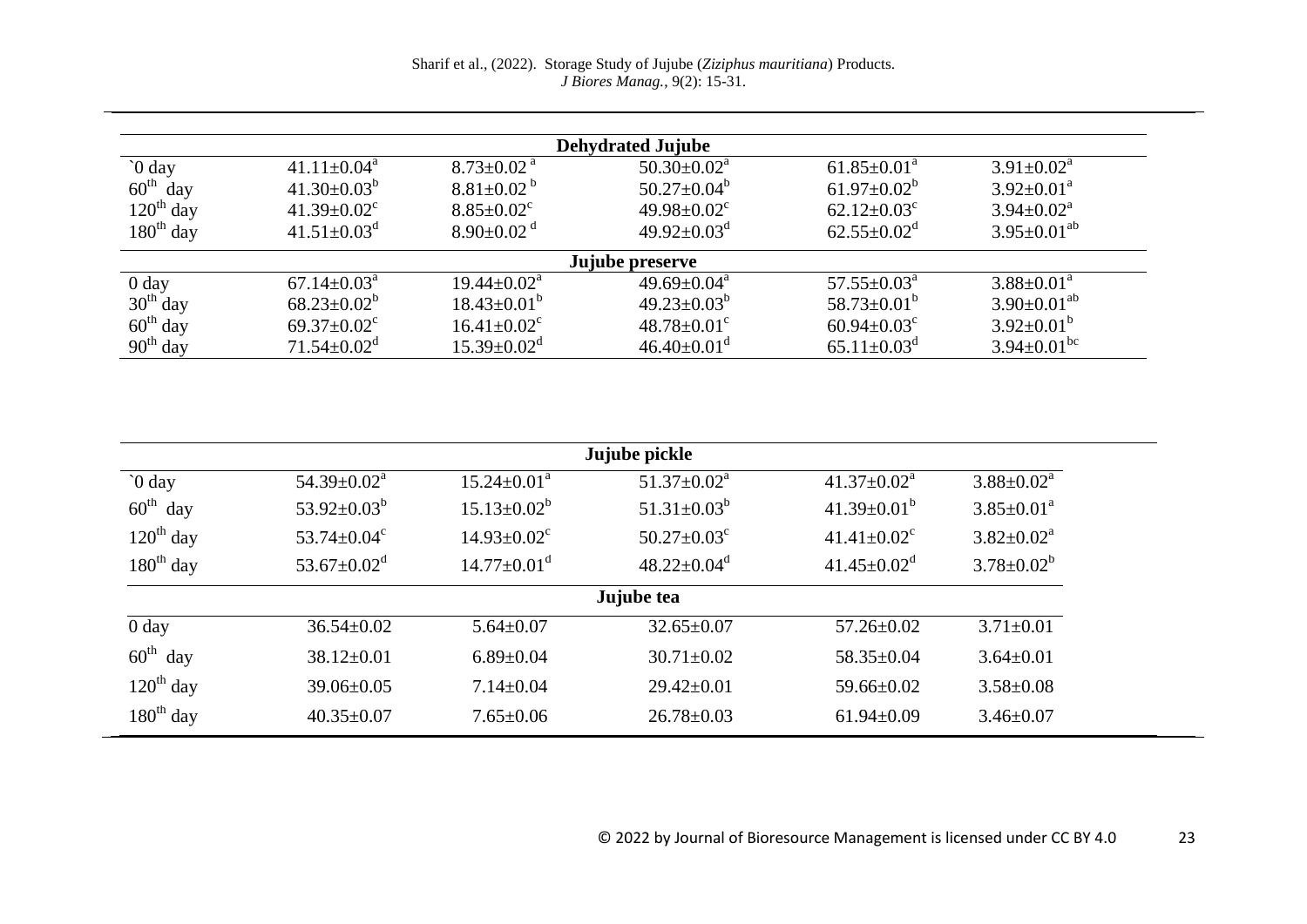After development of products, the dried products were placed at room temperature (25 ºC), whereas, the other were placed at refrigerator (0-7 ºC). Shelf life study at prescribed intervals was considered by considering following parameters *i.e.* moisture content, crude fiber, total sugars content, ascorbic acid content and TSS. Reason for selecting above mentioned paramters is that these parameters play an important role in effecting shelf life of any food commodity. After development of products, the dried products were placed at room temperature (25 ºC), whereas, the other were placed at refrigerator (0-7 ºC).

#### **DISCUSSION**

#### *Physico-chemical composition*

The compositional analysis of the fresh jujube powder is exhibited in Table 1. Moisture content in Karela, Aakash, Pak White and Dil Bahar cultivar was analyzed as  $76.77 \pm 0.02\%$ ,  $77.37 \pm 0.02\%$ , 84.41±0.03% and 73.46±0.02% respectively. Higher moisture content  $(84.41\pm0.03\%)$  was observed in Pak white whereas lower moisture content (73.46 ±0.02%) was observed in Dil Bahar. The current findings of the moisture content of ber were in corroboration with Gao et al., (2013) that showed moisture content in ber as 77.86%.

Crude fat content in Karela, Aakash, Pak white and Dil Bahar cultivar was calculated as  $0.19\pm0.02\%$ .  $0.13\pm0.02\%$ ,  $0.20\pm0.03\%$  and  $0.22\pm0.02\%$ respectively. Present results of crude fat content of ber were matched with Gao et al. (2013) that showed 0.20% crude fat content in ber.

Crude protein content was measured as 1.05±0.02% in Karela, 0.05±0.03% in Aakash, 1.12±0.02% in Pak white and  $1.18\pm0.05\%$  in Dil Bahar. Higher crude potein content (1.18±0.05%) was observed in Dil Bahar whereas lower crude protein content  $(0.05\pm0.03\%)$  was observed in Aakash. The current result of crude protein content of ber was linked with the conclusion of Li et al.  $(2007)$ . According to their findings, crude protein content in ber was 1.13%.

Crude fiber content was recorded as 6.39±0.02%, 4.21±0.02%, 5.85±0.01% and 3.98±0.02% in Karela, Aakash, Pak white and Dil bahar respectively. The current result of crude fiber content of ber was linked with the conclusion of Li et al. (2007). According to their findings, crude fiber content in ber was 5.24-7.18%.

Ash content in Karela, Aakash, Pak white and Dil bahar was calculated as  $2.11\pm0.02\%$ ,  $1.79\pm0.02\%$ ,  $1.63\pm0.94\%$ and 1.83±0.02% respectively. Higher ash content  $(2.11\pm0.02\%)$  was observed in Dil Bahar whereas lower ash content  $(1.63\pm0.94)\%$  was observed in Karela. The current result of crude ash content of Ber was linked with the conclusion of Li et al. (2007). According to their findings, ash content in ber was 2.26 %.

Nitrogen free extract in Karela, Aakash, Pak white and Dil bahar was calculated as  $13.14 \pm 0.62\%$ ,  $17.61 \pm 2.11\%$ , 9.77±0.65% and 18.96±0.70% respectively. Higher NFE (18.96±0.70%) was observed in Dil Bahar whereas lower NFE (9.77±0.65%) was observed in Pak white.

The minerals composition of fresh jujube powder was performed by using Atomic Absorption Spectrophotometer and flame photometer according to the respective protocol as illustrated by (AOAC, 2010) as shown in table 1.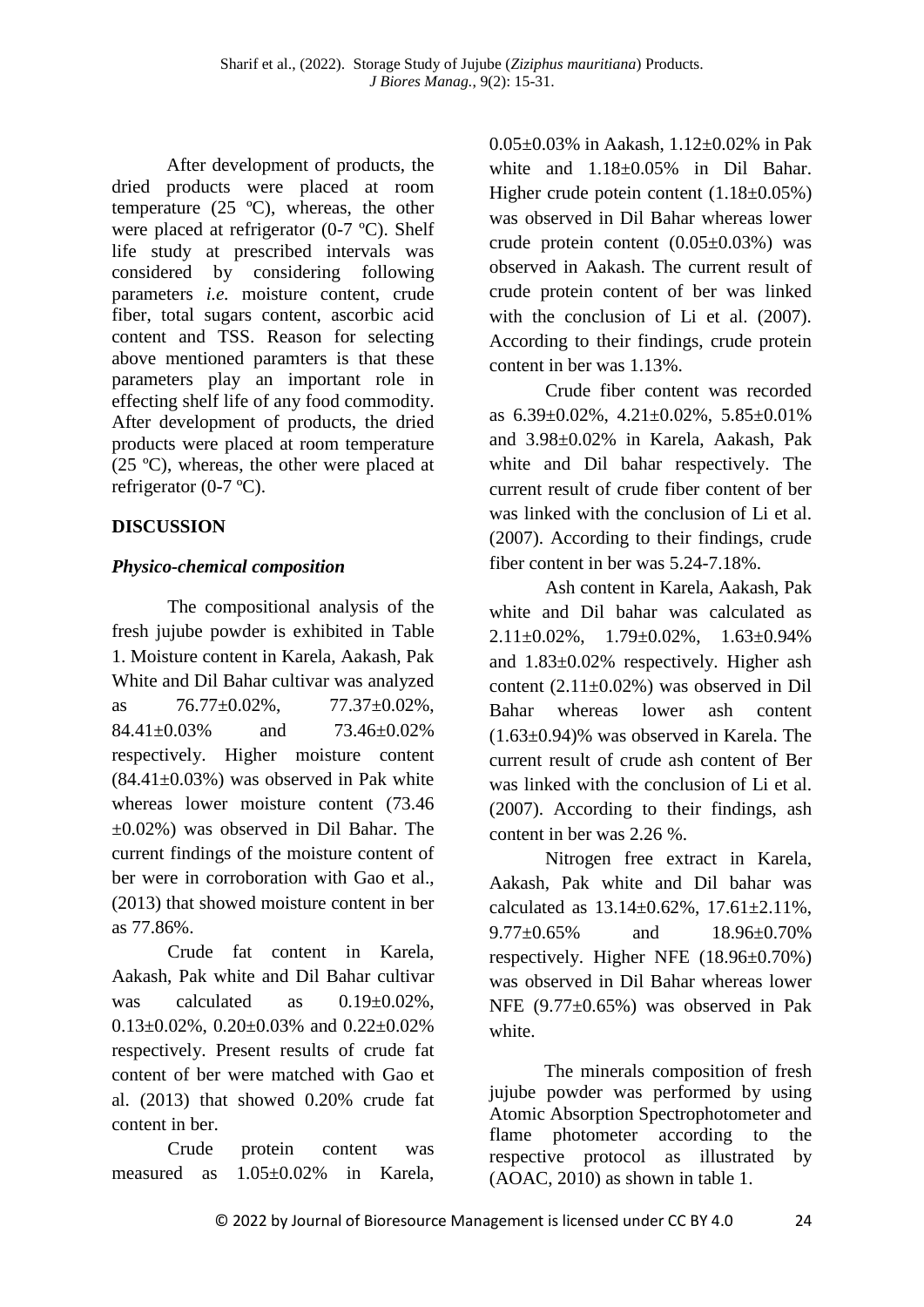Potassium content in Karela was measured higher i.e. 255.00±2.00mg/100g followed by  $251.00\pm2.00$ mg/100g, 243.00±2.00mg/100 and 221.00±2.00mg/100g in Aakash, Pak White and Dil Bahar respectively. Sodium content in selected cultivars was calculated as 5.00±2.00mg/100g, 5.00±2.00mg/100g, 1.33±0.58mg/100g and 6.333.06mg/100g respectively. Result showed maximum zinc content  $(1.10\pm0.10\text{mg}/100\text{g})$  in Aakash cultivar while lowest  $(0.05\pm0.02mg/100g)$  in Pak white and Dil Bahar. Calcium content in Karela cultivar was analyzed as 20.00±1.00mg/100g while in Aakash, Pak White and Dil Bahar cultivar, results obtained were calculated as  $18.00 \pm 1.00$  mg/100g,  $21.00 \pm 1.00$ mg/100g and 18.00±1.00mg/100g. Results regarding magnesium content showed higher value in Aakash and Pak White cultivar i.e.  $8.00 \pm 1.00$  mg/100g followed by 7.67±0.58 mg/100g and 4.33±0.58 mg/100g in Karela and and Dil Bahar. Phosphorus content was measured as 23.00±2.00 mg/100g, 25.00±2.00 mg/100g, 29.00±2.00 mg/100g and 27.00±1.00 mg/100g in Karela, Aakash, Pak White and Dil Bahar cultivar respectively.

Titratable acidity in selected cultivars were calculated as shown in Table 1. Higher titratable acidity (3.45 ±0.02 %) was observed in Dil Bahar whereas lower  $(2.96 \pm 0.02\%)$  was observed in Aakash.

Total Soluble Solids in Karela, Aakash, Pak white and Dil bahar cultivars were calculated as  $13.15\div0.01\%$ .  $5.27\pm0.06\%$ ,  $5.93\pm0.06\%$  and  $4.73\pm0.06\%$ respectively. Higher TSS (13.15±0.01%,) was observed in Karela whereas lower TSS (4.73±0.06%) was observed in Dil Bahar.

Higher ascorbic acid content  $(51.69 \pm 0.05 \text{ mg}/100 \text{g})$  was recorded in Dil Bahar followed by 31.26± 0.02 mg/100g in Karela, 19.59 ±0.08 mg/100g

in Pak white and  $13.34 \pm 0.04$  mg/100g in Aakash cultivar. The current findings recorded for ascorbic acid content of selected ber cultivars was different from the conclusion of Pareek et al. (2010) due to difference in cultivar and environmental conditions. According to their findings, ascorbic acid content in ber varieties was 65.8-76.0mg/100g.

Total phenolic content showed maximum value (144.38mgGAE/100g) in Dil Bahar whereas lower TPC value  $(69.35\pm0.03mgGAE/100g)$  in Karela. The current result of total phenolic content of ber were in confirmity with the conclusion of Koley et al. (2016). According to their findings, TPC content in ber varieties was ranged between 258.06±37.99 and 187.48±34.16 mgGAE/100g

Antioxidant activity recorded for respective cultivars was 28.00±0.02%, 18.00±0.02%, 13.00±0.02% and 39.00±0.02%. Higher antioxidant activity (39.00±3.00%) was observed in Dil Bahar whereas lower antioxidant activity  $(13.00\pm2.00\%)$  was noted in Pak White.

### *Storage Stability*

### *i. Jujube syrup*

The TSS of jujube syrup at was analyzed as  $67.39 \pm 0.04\%$  (day 0) and increased slightly at  $30<sup>th</sup>$ ,  $60<sup>th</sup>$  and  $90<sup>th</sup>$  day of storage. The reason may be due to the hydrolysis of carbohydrates into simple sugars and disaccharides. Current findings of this study were matched with Mandal and Sahoo (2014) that showed an increase in TSS content of syrup during increase in storage time.

Total sugar content at 0,  $30<sup>th</sup>$ ,  $60<sup>th</sup>$ and  $90<sup>th</sup>$  day of storage was significantly increased as shown in table 2. The reason of increased sugar content may be due to hydrolysis of starch (50.3 %) into sugars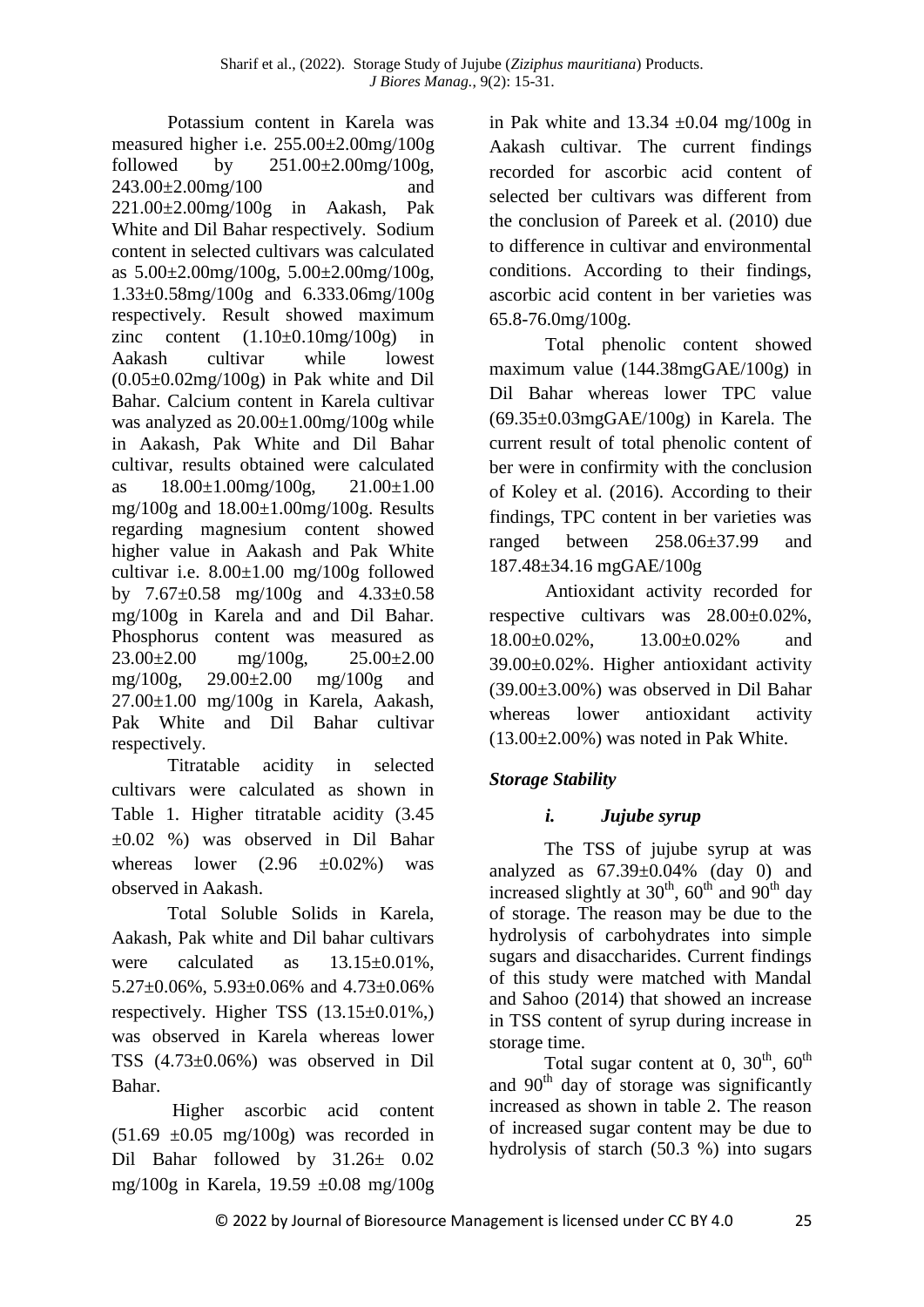or polysaccharides may convert into monosaccharide.

Ascorbic acid content of syrup was decreased during storage  $(0, 30<sup>th</sup>, 60<sup>th</sup>)$ , 90<sup>th</sup>) from 51.67 $\pm$ 0.02 mg/100g to 51.01±0.02 mg/100g. A decrease in ascorbic acid content may be due to the conversion of ascorbic acid into dehydroascorbic acid (Chauhan et al*.,* 2018).

Moisture content in jujube syrup reduced as storage time increased *i.e.* 28.14±0.03%, 27.99±0.02%, 27.94±0.03% and 27.77 $\pm$ 0.04% at 0, 30<sup>th</sup>, 60<sup>th</sup> and 90<sup>th</sup> day respectively. Reduction in moisture content may be due the fact that sugars bind moisture during storage (Hajmeer et al., 2000).

The crude fiber content of jujube syrup was slightly decreased during storage as shown in table 2. Decrease in fiber content may be due to the degradation of fiber into monosaccharides.

### *ii. Jujube Jam*

TSS of jujube jam at day 1 was analyzed as 68.28±0.03% and increased further from  $69.11\pm0.05\%$  to 70.24±0.05%. Reason may be due to the hydrolysis of polysaccharides and solubilization of fruit pulp. Current findings of this study conformed with Sawant et al*.* (2009) that showed increased TSS content of syrup during storage.

Ascorbic acid content of jujube jam was decreased during storage *i.e*. 50.39±0.04mg/100g, 49.97±0.02mg/100g, 49.94±0.04mg/100g, 49.90±0.03mg/100g at 0,  $30<sup>th</sup>$ ,  $60<sup>th</sup>$  and  $90<sup>th</sup>$  day respectively. Decrease in ascorbic acid content may be due to degradation of ascorbic acid at higher temperatures during the summer season as ascorbic acid is thermolabile. Moreover, it may be due to degradation of ascorbic acid into dehydroascorbic acid by presence of ascorbinase enzyme (Shakir et al., 2008).

Total sugar content of jujube jam was increased at 0,  $30^{\text{th}}$ ,  $60^{\text{th}}$  and  $90^{\text{th}}$  day respectively. Reason may be due to the

dissolution of pulp content, hydrolysis of starch and pectin into sugars or<br>polysaccharides may convert into polysaccharides may convert into monosaccharides. These results were in justification with Ahmed et al. (2016) that showed similar increase trend in sugar content.

Moisture content in jujube jam was reduced as storage time increased *i.e*. 26.31±0.02%, 26.24±0.02%, 26.18±0.03% and  $26.10\pm0.02\%$  at 0,  $30^{th}$ ,  $60^{th}$  and  $90^{th}$ days respectively. Reduction in moisture content may be due the fact that sugars bind moisture and make it unavailable for microbial growth during storage (Afoakwa et al., 2006).

Crude fiber content of jujube jam was remained stable during  $0, 30^{\text{th}}, 60^{\text{th}}$ and  $90<sup>th</sup>$  day of storage. Reason of stability is that it is macromolecule and can be stable at low water activity and room temperature.

## *iii. Jujube Jelly*

Moisture content in jujube jelly was analyzed at 0,  $30^{th}$ ,  $60^{th}$  and  $90^{th}$  day and results showed significant decrease in moisture content *i.e.* 19.44±0.02%, 18.43±0.02%, 15.41±0.04% and 11.39±0.02% respectively. Reduction in moisture content may be due to binding of moisture by sugars or due to reopening of the jelly jar for analysis purposes (Muhammad et al., 2008). Current findings were in corroboration with Panchal *et al.* (2018) that showed similar reduction in moisture content.

TSS of jujube jelly at day 1 was analyzed as 67.14±0.03% and increased slightly from 67.23±0.02%, 67.37±0.02% to  $67.54 \pm 0.02\%$  at  $30^{\text{th}}$ ,  $60^{\text{th}}$  and  $90^{\text{th}}$  day respectively. Reason may be due to conversion of polysaccharides into monosaccharide (Kumar and Deen, 2017). Current findings of this study were identical to Singh and Chandra (2012) that showed increased TSS content of apple jelly during storage.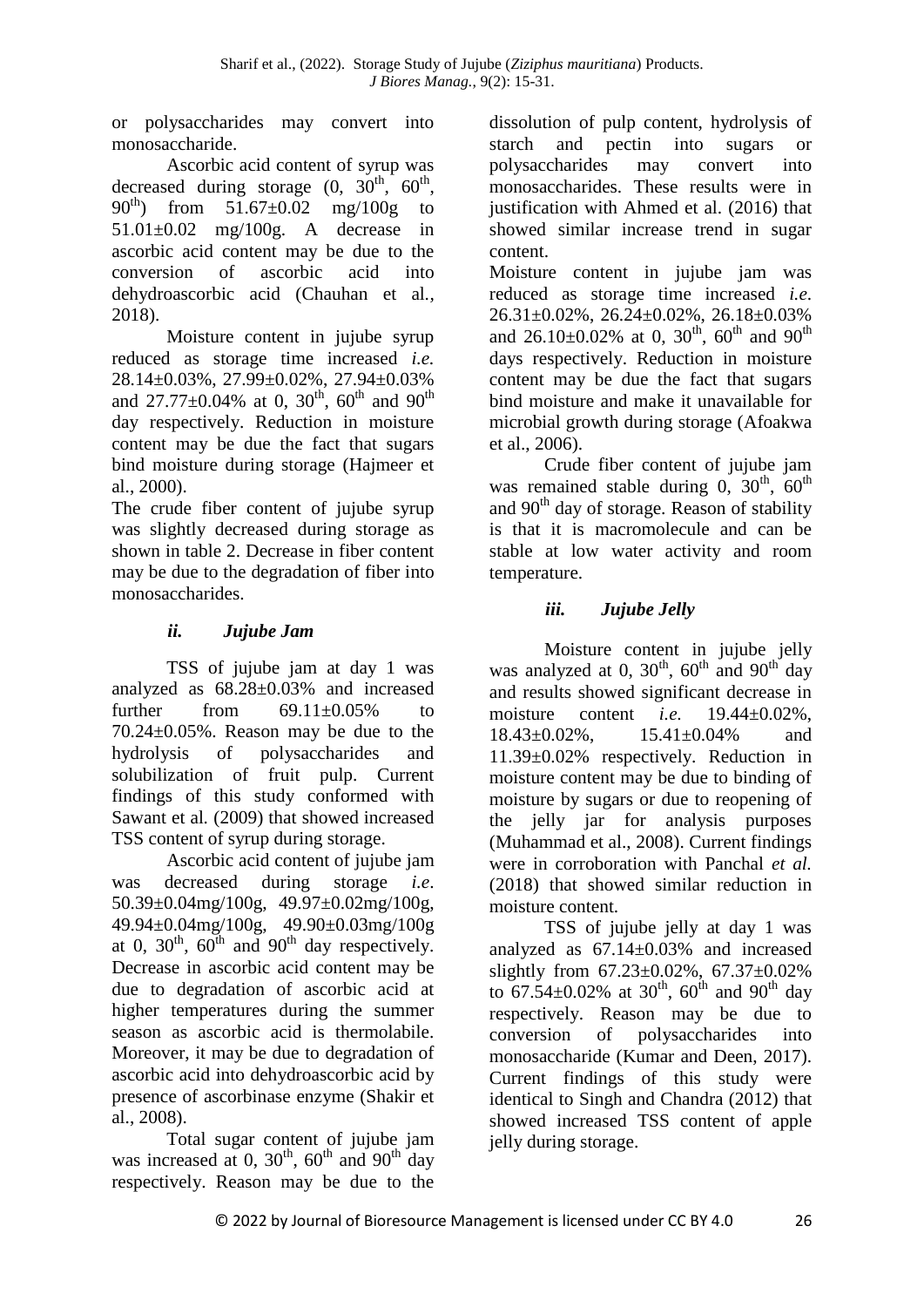Total sugar content of jujube jelly was increased during storage and reason may be due to loss of moisture content during storage, hydrolysis of starch into sugars. These results were in collaboration with Relekar et al., (2011) that showed similar trend in sugar content.

Ascorbic acid content of jujube jelly was decreased during storage *i.e.* 49.69 $\pm$ 0.04 mg/100g (0 day), 49.53 $\pm$ 0.03 mg/100g (30<sup>th</sup> day), 49.48±0.01 mg/100g  $(60^{th}$  day) and 49.40±0.01 mg/100g  $(90^{th}$ day). Decrease in ascorbic acid content may be due to degradation of ascorbic acid at higher temperature or oxidation of ascorbic acid or catalytic activity of fructose in ascorbic acid metabolism. Moreover, it may be due to degradation of ascorbic acid into dehydroascorbic acid (Kumar and Deen, 2017).

Crude fiber content of jujube preserve was remained stable during storage. Reason of stability is that it is macromolecule and can be stable at low water activity and room temperature.

### *iv. Jujube Preserve*

The TSS contents of jujube preserve was measured over a period of 90 days with 30 days interval. The initial value (0 day) was noticed  $67.14 \pm 0.03\%$ that increased significantly with a final value  $67.54 \pm 0.02\%$  (90<sup>th</sup> day). Reason may be due to conversion of polysaccharides into monosaccharide.

Moisture content in jujube preserve showed significant decrease in moisture content at 0 day (19.44±0.02 g/100g), 30<sup>th</sup> day  $(18.43\pm0.01 \text{ g}/100 \text{g})$ ,  $60^{th}$  day  $(16.41\pm0.02 \text{ g}/100\text{g})$  and  $90^{\text{th}}$  day (15.39±0.02 g/100g ). Reduction in moisture content may be due binding of moisture by sugars.

Ascorbic acid content of jujube preserve was significantly decreased *i.e.* 49.69 $\pm$ 0.04 mg/100g, 49.23 $\pm$ 0.03 mg/100g, 48.78±0.01 mg/100g and  $46.40\pm0.01$  mg/100g at 0,  $30^{\text{th}}$ ,  $60^{\text{th}}$  and 90<sup>th</sup> day respectively. Decrease in ascorbic

acid content may be due to degradation of ascorbic acid at higher temperature or oxidation of ascorbic acid or due to breakdown of ascorbic acid into dehydroascorbic acid.

Total sugar content of jujube preserve showed significantly increased value with 30 days duration. At 0 day, total sugar content was recorded as. 57.55±0.03% followed by 58.73±0.01%, 60.94 $\pm$ 0.03% and 65.11 $\pm$ 0.03% at 30<sup>th</sup>,  $60^{th}$  and  $90^{th}$  day respectively. Reason may be due to the breakdown of starch into sugars.

Fiber content of jujube preserve showed non-significant results and remained stable during storage Reason of stability is that it is macromolecule and can be stable at low water activity.

## *v. Jujube pickle*

TSS of jujube pickle was analyzed as 54.39±0.02% at day 0 and increased non-significantly at  $60^{th}$ , 120<sup>th</sup> and 180<sup>th</sup> day of storage. Current findings of this study were identical to Thakur et al., (2017) that showed increased trend of TSS content in pickle during storage.

Ascorbic acid content of jujube pickle was significantly reduced for a period of 60 days interval. Results showed that ascorbic acid value at 0 day was measured as 51.37±0.02mg/100g while lowest value was noticed at  $180^{th}$  day of storage i.e. 48.22±0.04mg/100g. Decrease in ascorbic acid content may be due to degradation of ascorbic acid at higher temperature or due to breakdown of ascorbic acid into dehydroascorbic acid.

Fiber content of jujube pickle was decreased slightly during storage from 3.88±0.02 g/100g , 3.85±0.01 g/100g , 3.82±0.02 g/100g and 3.78±0.02 g/100g at 0,  $60^{\text{th}}$ ,  $120^{\text{th}}$  and  $180^{\text{th}}$  day respectively. Decrease in fiber content may be due to its degradation into simple sugars.

Moisture content of jujube pickle was decreased slightly and showed nonsignificant results during storage as shown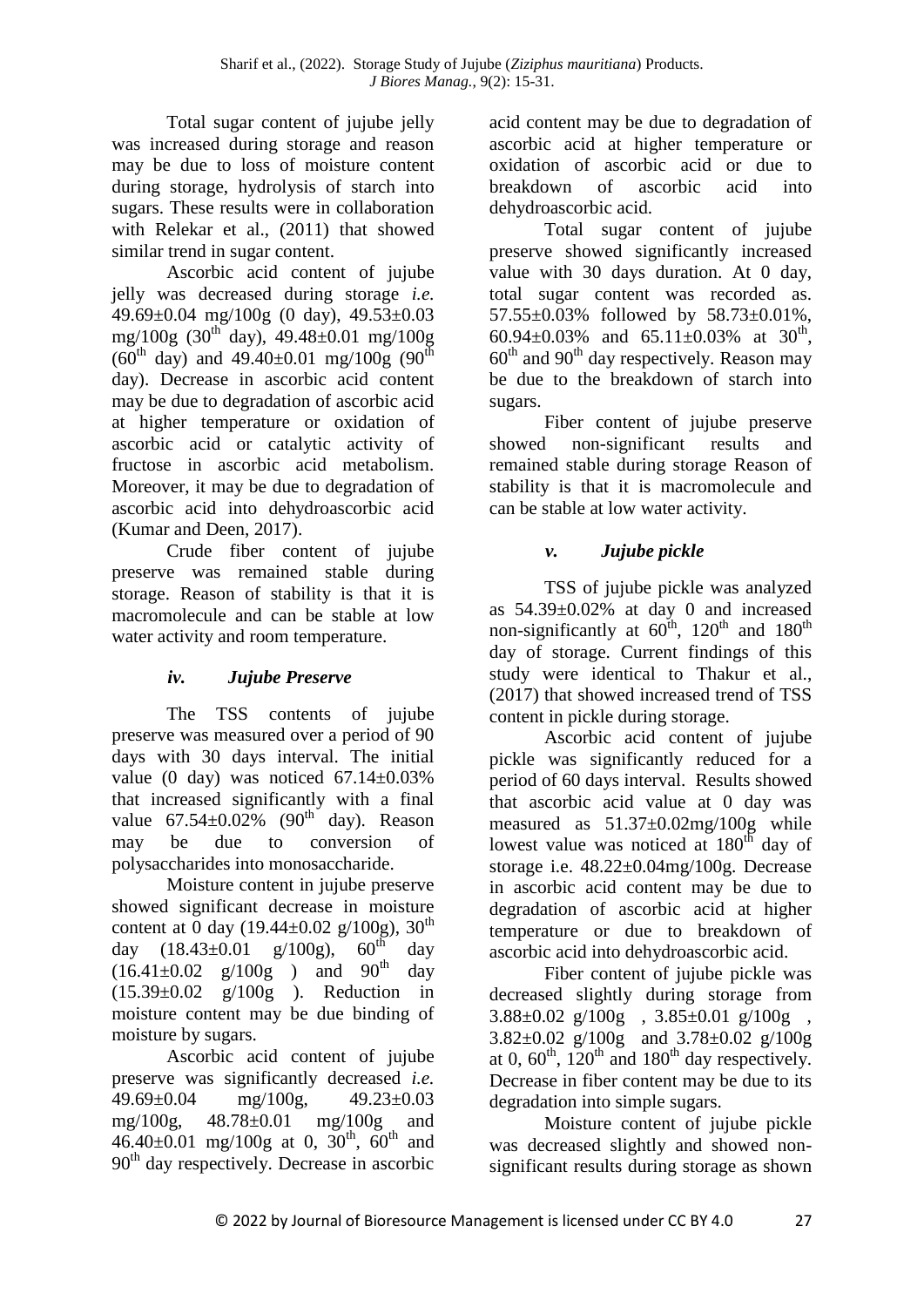in table 2. Decrease in moisture level may be because of binding of moisture by sugars.

Total sugars content of jujube pickle was increased non-significantly during storage i.e. 41.37±0.02% (highest) and  $41.45 \pm 0.02\%$  (lowest) at 0,  $60^{th}$ ,  $120^{th}$ and 180<sup>th</sup> day respectively. Increase in sugar content may be due to conversion of starch into sugars.

### *vi. Candied Jujube*

Total sugars content of candied jujube was decreased during storage from 61.85±0.01%, 61.82±0.02%, 61.77±0.03% and  $61.73\pm0.02\%$  at 0,  $60^{th}$ ,  $120^{th}$  and  $180^{th}$ day respectively. Decrease in sugar content may be due to its oxidation at room temperature.

Ascorbic acid content of candied jujube was decreased during storage from 50.33±0.02mg/100g, 50.29±0.04mg/100g, 49.93±0.02mg/100g and 49.84±0.03mg/100g at 0,  $60^{th}$ , 120<sup>th</sup> and 180<sup>th</sup> day respectively. Decrease in ascorbic acid content may be due to degradation of ascorbic acid at higher temperature.

Moisture content of candied jujube was decreased slightly during storage from 15.24±0.01%, 15.13±0.02%, 14.93±0.02% and  $14.77\pm0.01\%$  at 0,  $60^{\text{th}}$ ,  $120^{\text{th}}$  and  $180^{\text{th}}$ day respectively. Decrease in moisture level may be because of binding of moisture by sugars.

TSS of candied jujube was analyzed as  $69.21 \pm 0.04$  at day 1 and increased slightly from 69.32±0.03 69.37 $\pm$ 0.02 and 69.46 $\pm$ 0.03 at 60<sup>th</sup>, 120<sup>th</sup> and 180<sup>th</sup> day respectively. Reason may be due to conversion of starch into simple sugars.

Fiber content of candied jujube remained stable during storage and showed no significant difference *i.e* 3.87±0.02%, 3.85±0.01%, 3.84±0.02% and 3.81±0.02% at 0,  $60^{\text{th}}$ ,  $120^{\text{th}}$  and  $180^{\text{th}}$  day respectively. Reason of stability is that it is macromolecule and can be stable at low water activity.

### *vii. Dehydrated jujube*

Ascorbic acid content of dehydrated jujube was decreased during storage from 50.30±0.02mg/100g, 50.27±0.04mg/100g, 49.98±0.02mg/100g and 49.92 $\pm$ 0.03mg/100g at 0, 60<sup>th</sup>, 120<sup>th</sup> and 180th day respectively. Decrease in ascorbic acid content may be due to increase in temperature during storage that increased water mobility inside jujubes. As a result, degradation of ascorbic acid into dehydroascorbic acid occurs (Rodríguez et al,. 2009).

Moisture content of dehydrated jujube was increased during storage from 8.73±0.02%, 8.81±0.02%, 8.85±0.02% and  $3.95\pm0.01\%$  at 0,  $60^{th}$ ,  $120^{th}$  and  $180^{th}$ day respectively. An increase in moisture level may be because of absorption of moisture by fiber content in jujube powder.

Fiber content of dehydrated jujube was remained stable during storage *i.e.* 3.91±0.02%, 3.92±0.01%, 3.94±0.02% and  $3.95\pm0.01\%$  at 0,  $60^{th}$ ,  $120^{th}$  and  $180^{th}$ day respectively. Reason for stability is that it is macromolecule and can be stable at low water activity (Sudha et al. 2007) Total sugars content of dehydrated jujube was increased during storage from 61.85 $\pm$ 0.01%, 61.97 $\pm$ 0.02%, 62.12 $\pm$ 0.03% and  $62.55\pm0.02\%$  at 0,  $60^{th}$ ,  $120^{th}$  and  $180^{th}$ day respectively. An increase in sugar content may be due to hydrolysis of polysaccharides in dehydrated jujube powder.

TSS of dehydrated jujube was analyzed as  $41.11\pm0.04$  at day 1 and increased slightly from 41.30±0.03, 41.39±0.02 and 41.51±0.03 at  $60^{th}$ , 120<sup>th</sup> and 180<sup>th</sup> day respectively. Reason may be due to increased concentration of sugars due to the conversion of starch into monosaccharide. Current findings of this study were identical to Rahel et al. (2016) that showed increased trend of TSS content during storage.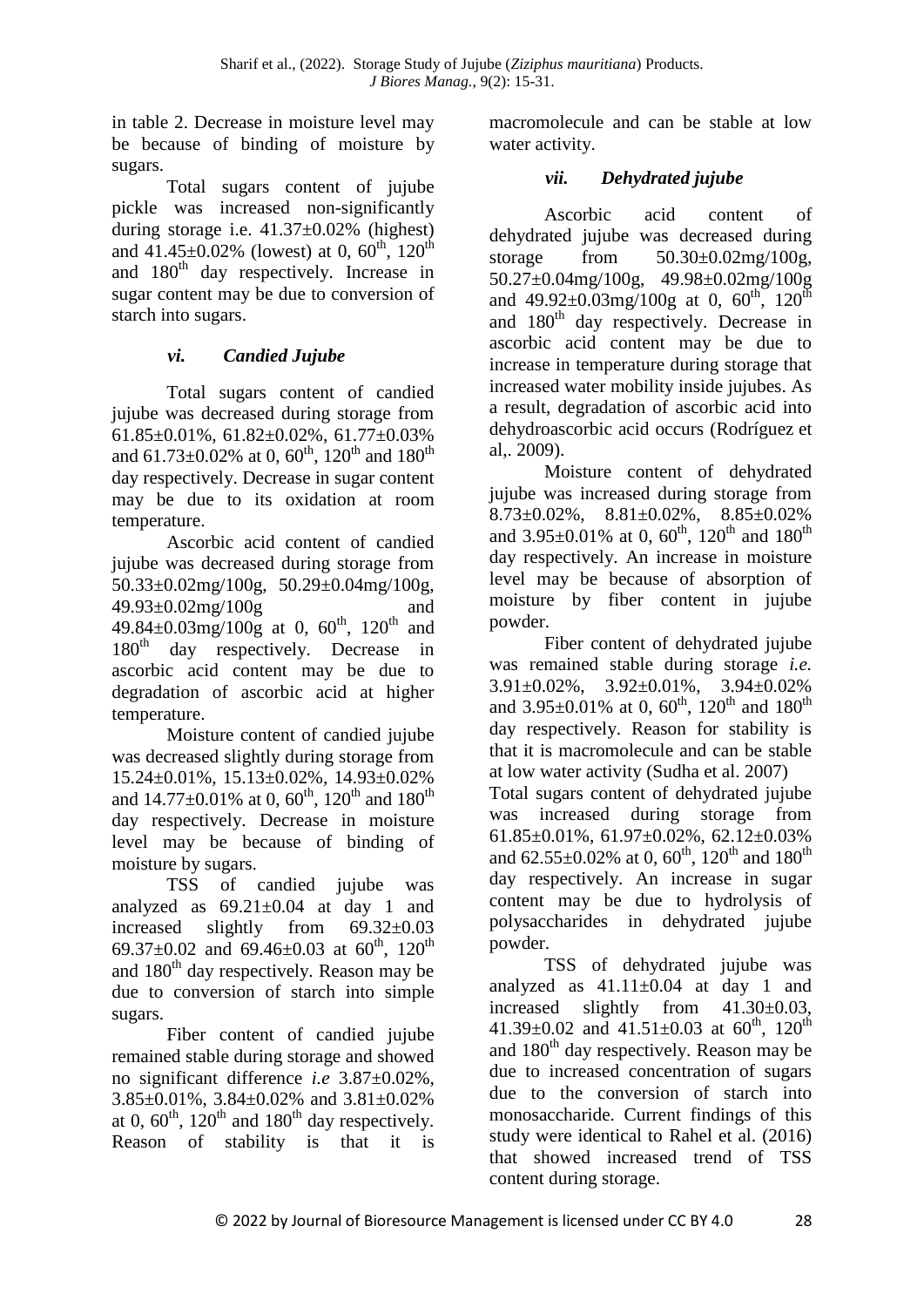#### **CONCLUSION**

Study showed that jujube products are an excellent source of nutrition with higher shelf life. Development of valueadded products from jujube will be a great approach to minimize post-harvest losses and maximum utilization of minor fruit in Pakistan. As jujubes appear for shorter time span, development of products will assist to enjoy jujube taste throughout the year. Moreover, study showed that sugar content, TSS, and moisture content increased significantly during storage while crude fiber content remained stable.

#### **ACKNOWLEDGMENT**

This work was supported by Punjab Agricultural Research Board under project number 1057 and Regional Agricultural Research Institute (RARI) Pakistan.

#### **CONFLICT OF INTEREST**

The researchers/scientist do not owe any conflict of interest.

### **AUTHOR'S CONTRIBUTION:**

All authors contributed equally in performing research activities and compilation of results.

#### **REFERENCES**

- AAAC, (2000). Association of Official Analytical chemists. Official Methods of Analysis, 20<sup>th</sup> ed. (Online) Rockville, MD.
- Afoakwa E, Oguseye O, Annor, G, Ashong, J (2006). Optimization of the processing conditions and quality characteristics of watermelon jams using response surface methodology. Proceeding of the 13th World Food Congress, p. 221-222. Nantes: France
- Ahmed A, Ali SW, Rehman K.U, Manzoor S, Ayub, S.R, Ilyas, M (2016) Influence of sugar concentration on physicochemical

properties and sensory attributes of sapodilla jam. Peer J. PrePrints. 4, e1777v1.

- AOAC, (2006). Association of Official Analytical chemists. Official methods of Analysis,  $19<sup>th</sup>$  ed. Washington. D.C., U.S.A.
- Chauhan M, Thakur NS, Sharma R, Thakur. (2018). A. Studies on development and storage quality of syrup prepared from wild prickly pear fruit. J. Hill Agri. 9(3): 345- 351.
- Dawney T and Kulwal LV. (2002). Preparation of jam from ber fruits (Ziziphus mauritiana L.). Indian Food Packer, JanuaryFebruary: 57- 59.
- Feng C, Wang B, Zhao A, Wei L, Shao Y, Wang Y and Zhang, F. (2019). Quality characteristics and antioxidant activities of goat milk yogurt with added jujube pulp. Food Chem. 277: 238–245.
- Gao A, Su C, Wang, D, Peng, Y, Liu, M, Hua S, Li T, Gao G.F, Tang H, Chen J and Liu X.  $(2013)$ . Sequential reassortments underlie diverse influenza H7N9 genotypes in China. Cell Host Microbe. 14: 446-452.
- Gao Q.H, Wu C. S, Wang M, Xu B. N and Du L.J. (2012). Effect of drying of jujubes (Ziziphus jujuba Mill.) on the contents of sugars, organic acids, α-tocopherol, β-carotene, and phenolic compounds. J. Agric. Food Chem. 60 (38): 9642-9648.
- Gao Q.H, Wu C.S, Yu J.G, Wang M, Ma Y.J, Li C. L. (2012). Textural characteristic, antioxidant activity, sugar, organic acid, and phenolic profiles of 10 promising jujube (Ziziphus jujuba Mill.) selections. J. Food Sci. 2012. 77: 1218-1225.
- Hajmeer MN, Aramouni FM and Boyle EAE. (2000). A Research Note: Shelf‐Life Of Lite Syrup After Opening And Storage At Room Or Refrigerated Temperature. J. Food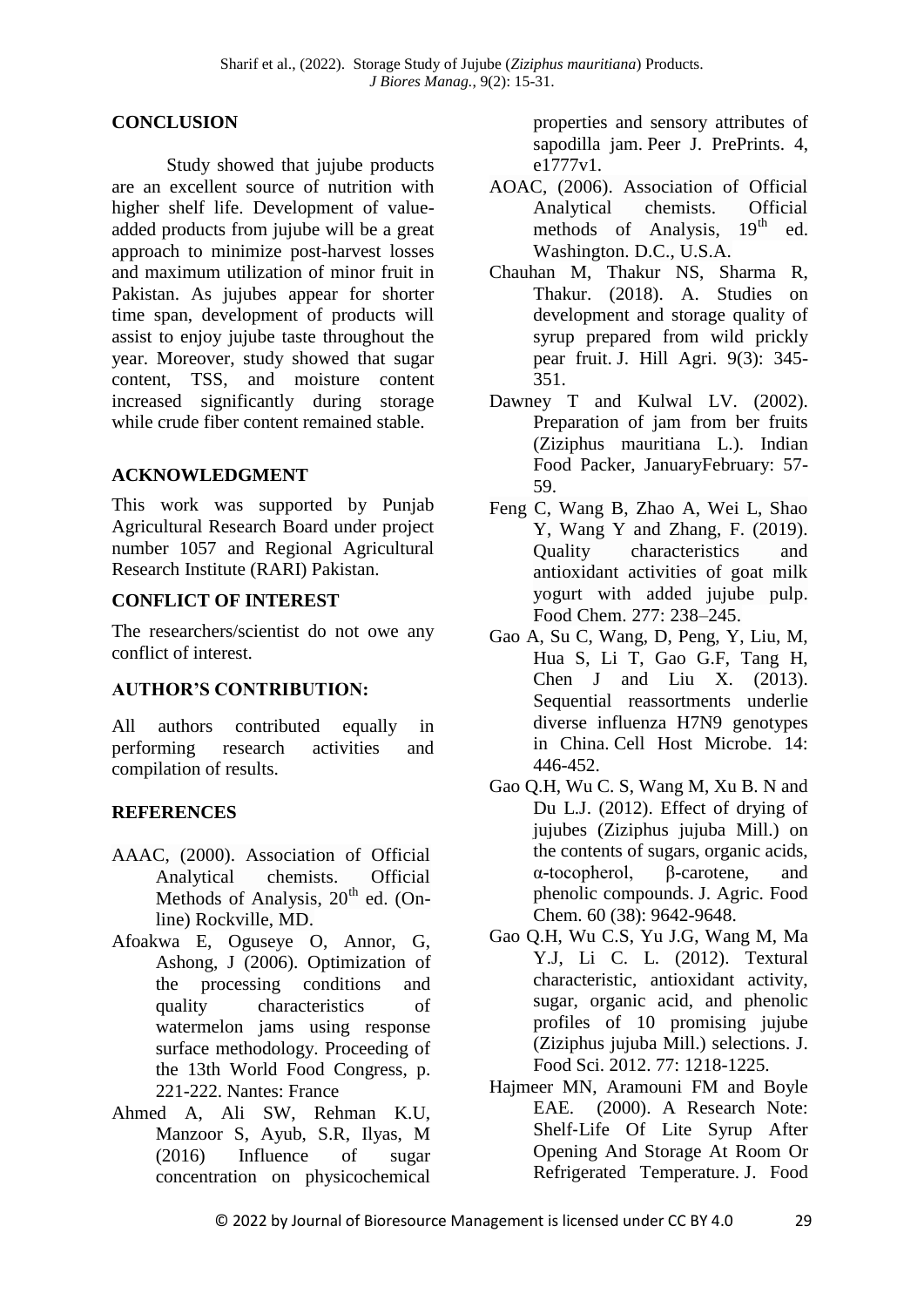Qual. 23 (5): 529-540.

- Hernández F, Noguera-Artiaga L, Burló,A. Wojdyło F, Carbonell-Barrachina AA and Legua P. (2016). Physicochemical, nutritional, and volatile composition and sensory profile of Spanish jujube (Ziziphus jujuba Mill.) fruits. J. Sci. Food Agric. 96: 2682–2691.
- Kassim NK, Rahmani M, Ismail A, Sukari MA, Ee GC L, Nasir NM and Awang K. (2013). Antioxidant activity-guided separation of coumarins and lignan from Melicope glabra (Rutaceae). Food Chem. 139(1-4): 87-92.
- Koley T K, Kaur C, Nagal S, Walia S and Jaggi S. (2016). Antioxidant activity and phenolic content in genotypes of Indian jujube (Zizyphus mauritiana Lamk.). Arab. J. Chem. 9: S1044- S<sub>1052</sub>
- Krishna H and Parashar A. (2013). Phytochemical constituents and antioxidant activities of some indian jujube (Ziziphus mauritiana Lamk.) cultivars. J. Food Biochem.37: 571– 577.
- Kumar, A and Deen, B. (2017). Studies on preparation and storage of jelly from wood apple (Limonia acidissima L.) fruits. J. Pharmacogn. Phytochem.6 (6): 224-229.
- Larrigaudière C, Pons J, Torres R and Usall J. (2002). Storage performance of clementines treated with hot water, sodium carbonate and sodium bicarbonate dips. J. Hortic. Sci. Biotech. 77 (3): 314– 319.
- Li C, Heidt DG, Dalerba P, Burant CF, Zhang L, Adsay V, Wicha M, Clarke MF and Simeone DM. Identification of pancreatic cancer stem cells. Cancer Res. 67: 1030- 1037.
- Mandal P and Sahoo BB. (2014). Studies on processing and storage of aonla (Emblica officinalis) squash for nutritional security. Ind. Hortic. J. 4:

49-51.

- Michalczyk M, Macura R and Matuszak I. (2009). The effect of air‐drying, freeze‐drying and storage on the quality and antioxidant activity of some selected berries. J. Food Proc. Preser. 33 (1): 11-21.
- Nandwani D and Duquesne I. 2014. Sustainable Horticultural Systems. Springer International Publishing.
- Panchal JB, Gaikwad RS, Dhemre JK and Chavan UD. (2018). Studies on preparation and storage of jelly from dragon fruit (Hylocereus undatus). J. Pharmacog. Phytochem. 7 (4): 2648-2655.
- Pareek S, Kitinoja L, Kaushik RA and Paliwal R. (2010). Postharvest physiology and storage of Ber. Stew. Postharvest Rev. 5: 1-10.
- Pareek S. Nutritional composition of jujube fruit. (2013). Em. J. Food Agric. 25 (6) 463-470.
- Rahel R, Chauhan AS, Srinivasulu K, Ravi R and Kudachikar VB. (2016). Quality Attributes of Various Spray Dried Pulp Powder Prepared from Low Temperature Stored Calcium Salts Pretreated Guava Fruits. Int. J. Nutri. Food Eng. 9 (7): 843-854.
- Relekar PP, Naik AG and Padhiar BV. (2011). Qualitative changes in value added products of sapota cv kalipatti during storage. Ind. J. Horti. 68 (3): 431- 418.
- Rodríguez H, Peixoto K, Jaeger L, Rodríguez L, Pedrosa C, Trindade A and Pierucci R. (2009). Legumes seeds protein isolates in the production of ascorbic acid microparticles. J. Food Res. Int. 42 (1): 115-121.
- Sawant AA, Kad VP and Thakor NJ. (2009) Preparation of kokumpineapple blended jam. Beverage Food World. 36(12): 28-30.
- Shakir I, Durrani Y, Hussain I, Mabood Qazi I and Zeb, A. (2008). Physicochemical analysis of apple and pear mixed fruit jam prepared